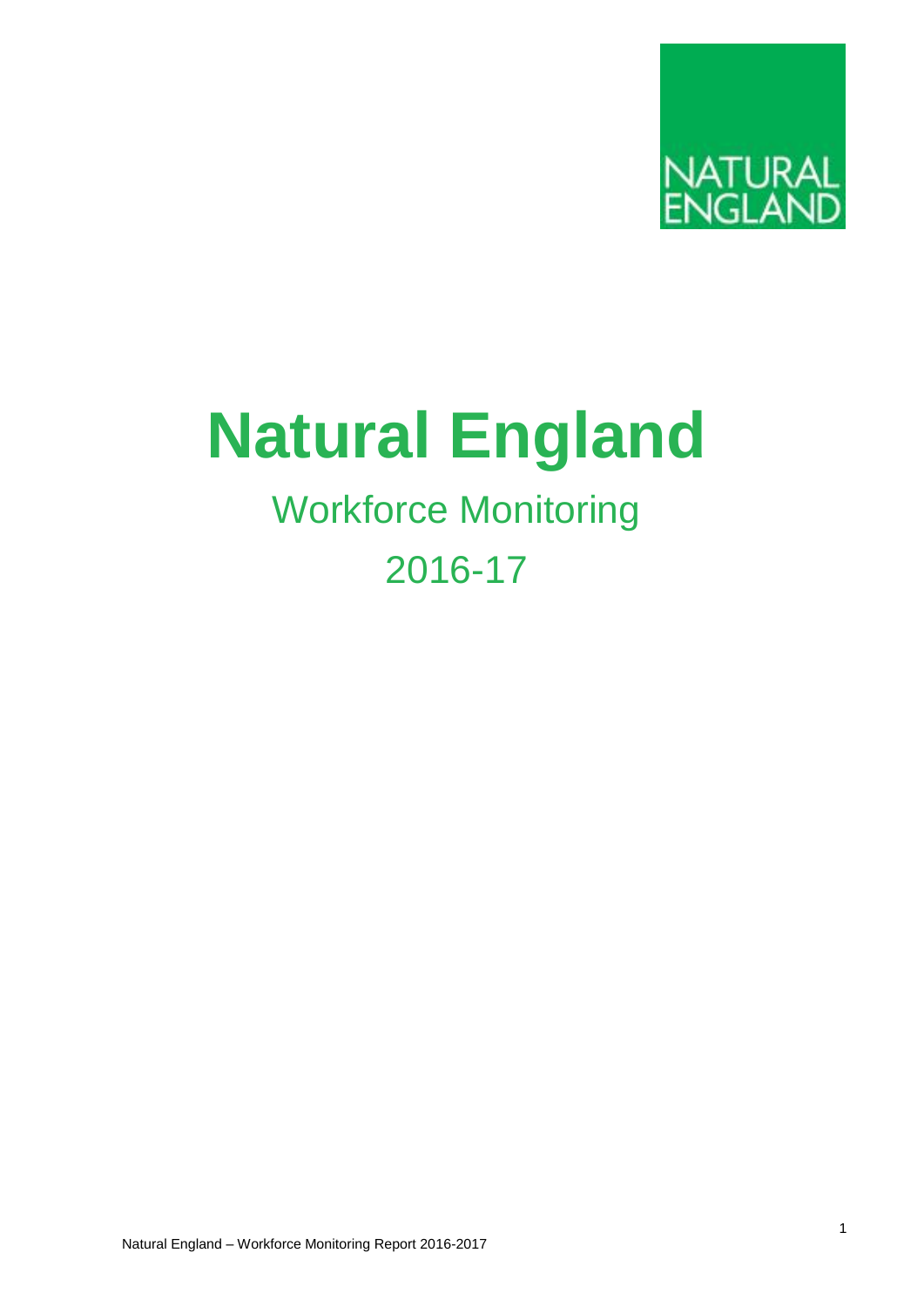| Version | Date                           |                            |                                                                                                                                       |
|---------|--------------------------------|----------------------------|---------------------------------------------------------------------------------------------------------------------------------------|
| 0.1     | 28 <sup>th</sup> February      | John Wedgwood Pound        | First partial draft.                                                                                                                  |
| 0.2     | 6 <sup>th</sup> March 2018     | John Wedgwood Pound        | Second partial draft - workforce data<br>input. L & D onwards still to complete.<br>Reviewed by Laura Hodgkisson -<br>comments added. |
| 0.3     | 30 <sup>th</sup> March<br>2018 | John Wedgwood Pound        | Third draft - summary needed.                                                                                                         |
| 0.4     | 2nd April 2018                 | <b>John Wedgwood Pound</b> | Fourth draft – with some queries.<br>Submitted to Laura Hodgkisson.                                                                   |
| 0.5     | 4 <sup>th</sup> May 2018       | John Wedgwood Pound        | Fifth draft.                                                                                                                          |
| 0.6     | 15 <sup>th</sup> May 2018      | John Wedgwood Pound        | <b>Final Version</b>                                                                                                                  |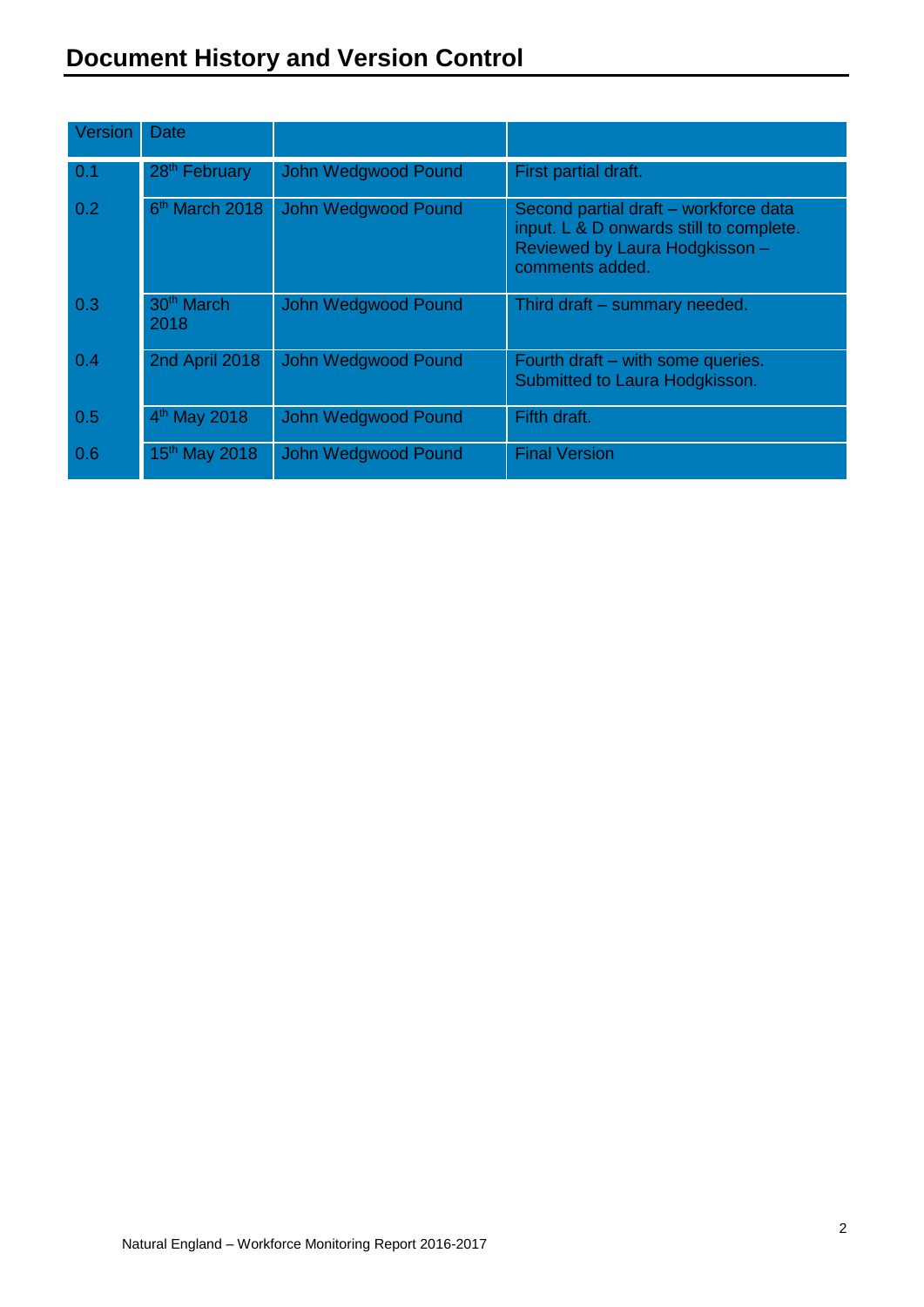# **Table of Contents**

| Staff Data - Employees and potential employees at stages of their relationship with Natural |
|---------------------------------------------------------------------------------------------|
|                                                                                             |
|                                                                                             |
|                                                                                             |
|                                                                                             |
|                                                                                             |
|                                                                                             |
|                                                                                             |
|                                                                                             |
|                                                                                             |
|                                                                                             |
|                                                                                             |
|                                                                                             |
|                                                                                             |
|                                                                                             |
|                                                                                             |
|                                                                                             |
|                                                                                             |
|                                                                                             |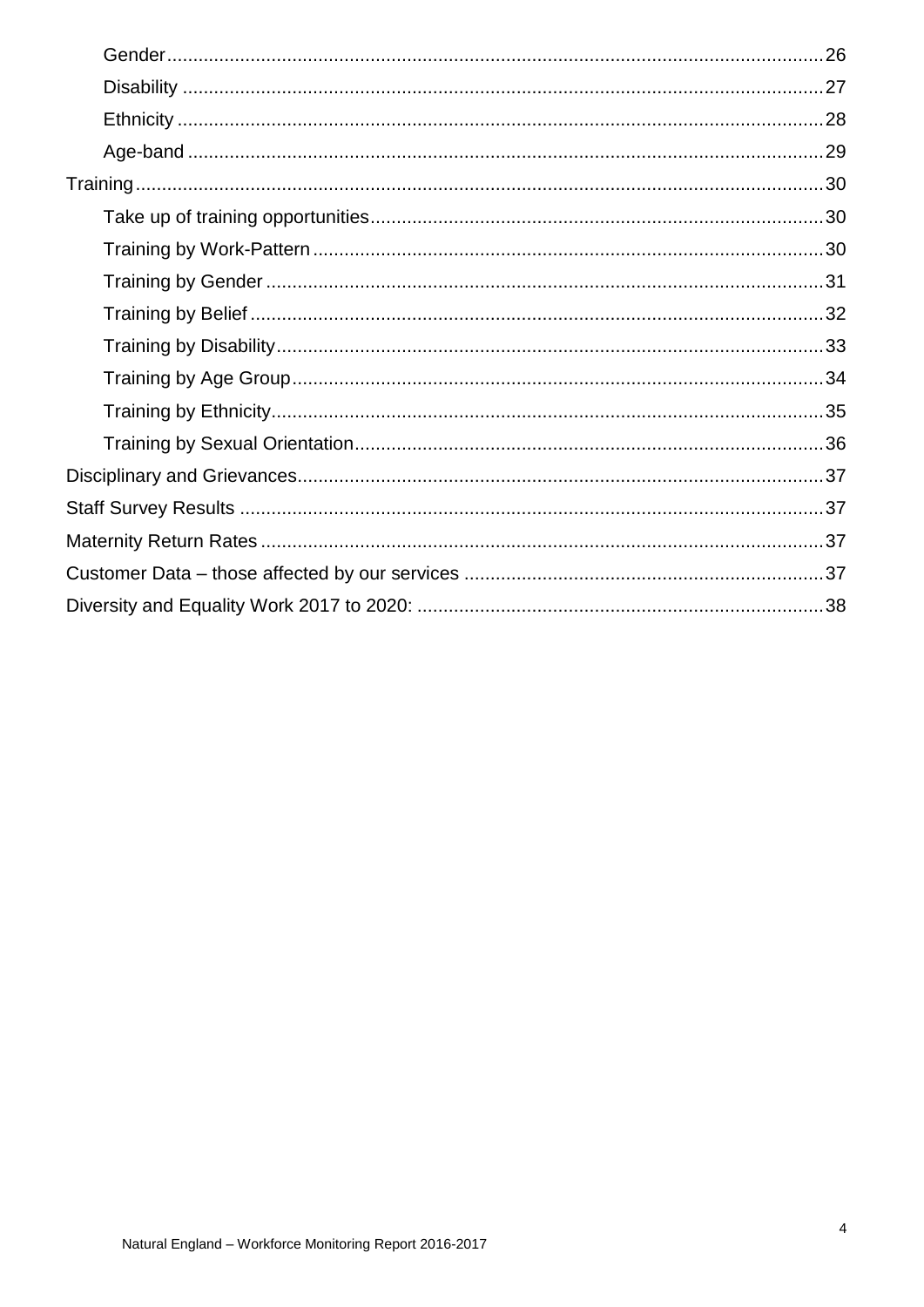### <span id="page-4-0"></span>**Introduction**

Natural England is committed to diversity and equality and as an organisation continually works to build and maintain an inclusive environment.

This report has been prepared in accordance with Natural England's responsibilities under section 149 of the Equality Act 2010; the "Public Sector Equality Duty" 1. It comprises information relating to people who have protected characteristics and includes employees and other people impacted by our policies and practices such as our customers and job applicants.

Our specific obligations under the Act do not require us to ask every member of staff about such issues as their age, sexual orientation, or religious beliefs etc. Therefore, we are publishing information on these aspects only where data is reliably available and of sufficient quality to provide analysis.

**The report covers the period 2016-2017.** 

<sup>1</sup> Equality Act, 2010 c. 15, Part 11, Chapter 1, Section 149. The full *Essential Guide to the Public Sector Equality Duty: England and Non-Devolved Public Authorities in Scotland and Wales* may be accessed here: <http://www.equalityhumanrights.com/en/advice-and-guidance/public-sector-equality-duty-guidance>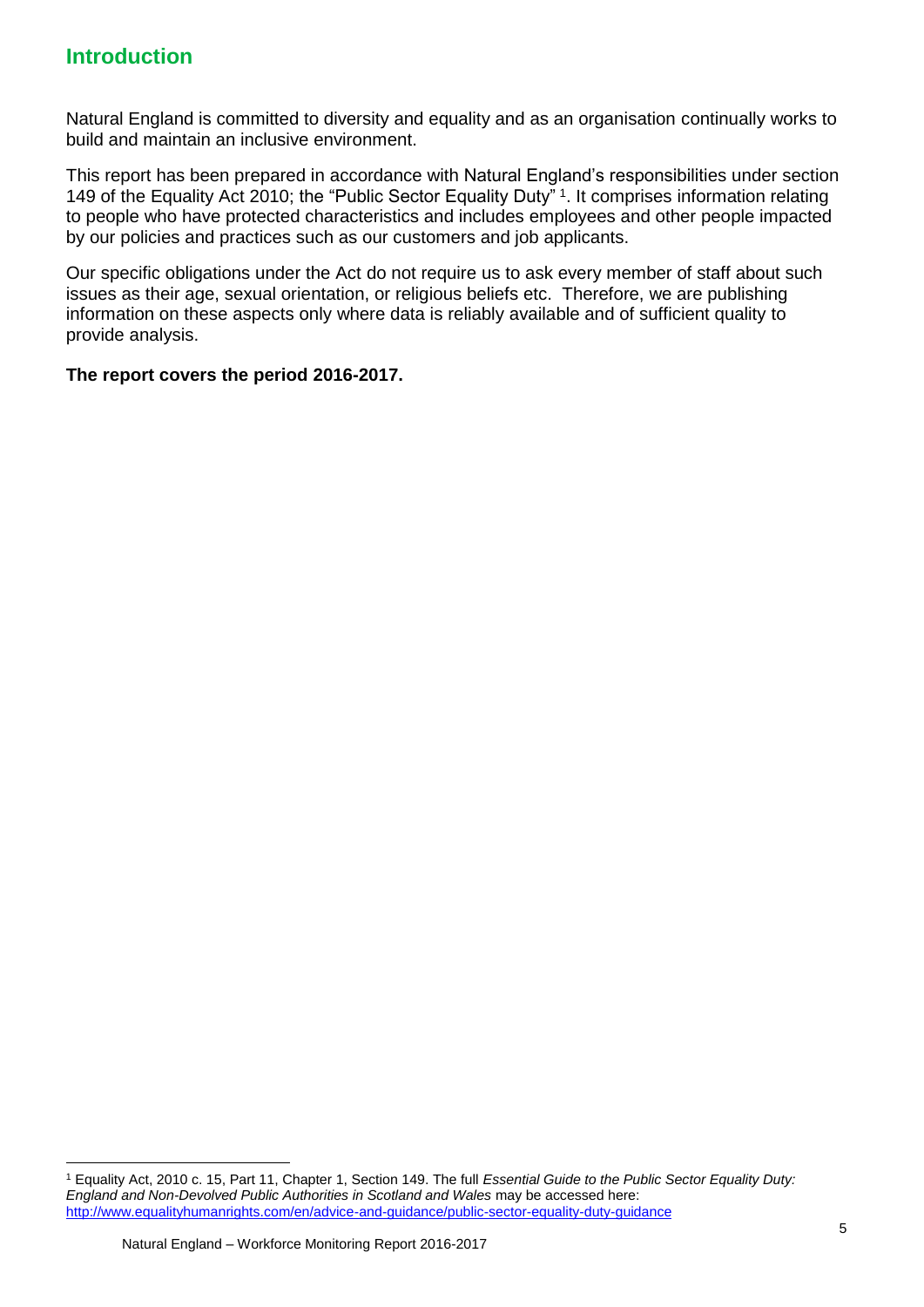# <span id="page-5-0"></span>**Organisational Demographics**

| <b>Natural England Staff by</b><br><b>Employment Status</b> | Total<br><b>Headcount</b> |
|-------------------------------------------------------------|---------------------------|
| Permanent                                                   | 1874                      |
| <b>Fixed Term Appointees</b>                                | 99                        |
| <b>Short Term Appointees</b>                                | 223                       |
| <b>Board Members</b>                                        | 10                        |
| Apprentices                                                 | 10                        |
| <b>Seasonal Appointments</b>                                | O                         |
| Seconded In                                                 | 5                         |
| <b>GRAND TOTAL:</b>                                         | 2221                      |

On 31<sup>st</sup> March 2017 Natural England had a total workforce of 2221 made up of Permanent Appointees (84.38%), Fixed Term Appointees (4.46%), and Short Term Appointees (10.04%), Board Members (0.45%) Apprentices (0.45%) and inward secondees (0.23%).

#### Terms of Reference and caveats

The analysis does not include the five inward secondees or the10 Apprentices.

With the exception of age and gender data, diversity data is requested of staff on a voluntary basis only – though all employees are regularly encouraged to update their confidential online profiles to this end. This means that analysis contained within this report has been conducted only on the basis of this selfdeclared data for the remaining protected characteristics. The findings of this report are written in such a way as to protect people's identities.

Where we have grouped some minority populations it is not to imply that we believe any one group is more or less important than another, rather it is for practical reasons, where the individually declared populations are statistically too small to support meaningful analysis; by grouping them we can more readily show related trends.

During the reporting period we ran 177 recruitments that attracted a total of 2091 applicants; data about gender is full and complete but all other data regarding other protected characteristics is based on voluntary declarations only.

No customer survey work was undertaken during 2016-17.

All information contained in this report should be interpreted with care, and caution should be exercised when comparing data contained in this report with other Natural England data due to varying procedures and monitoring processes.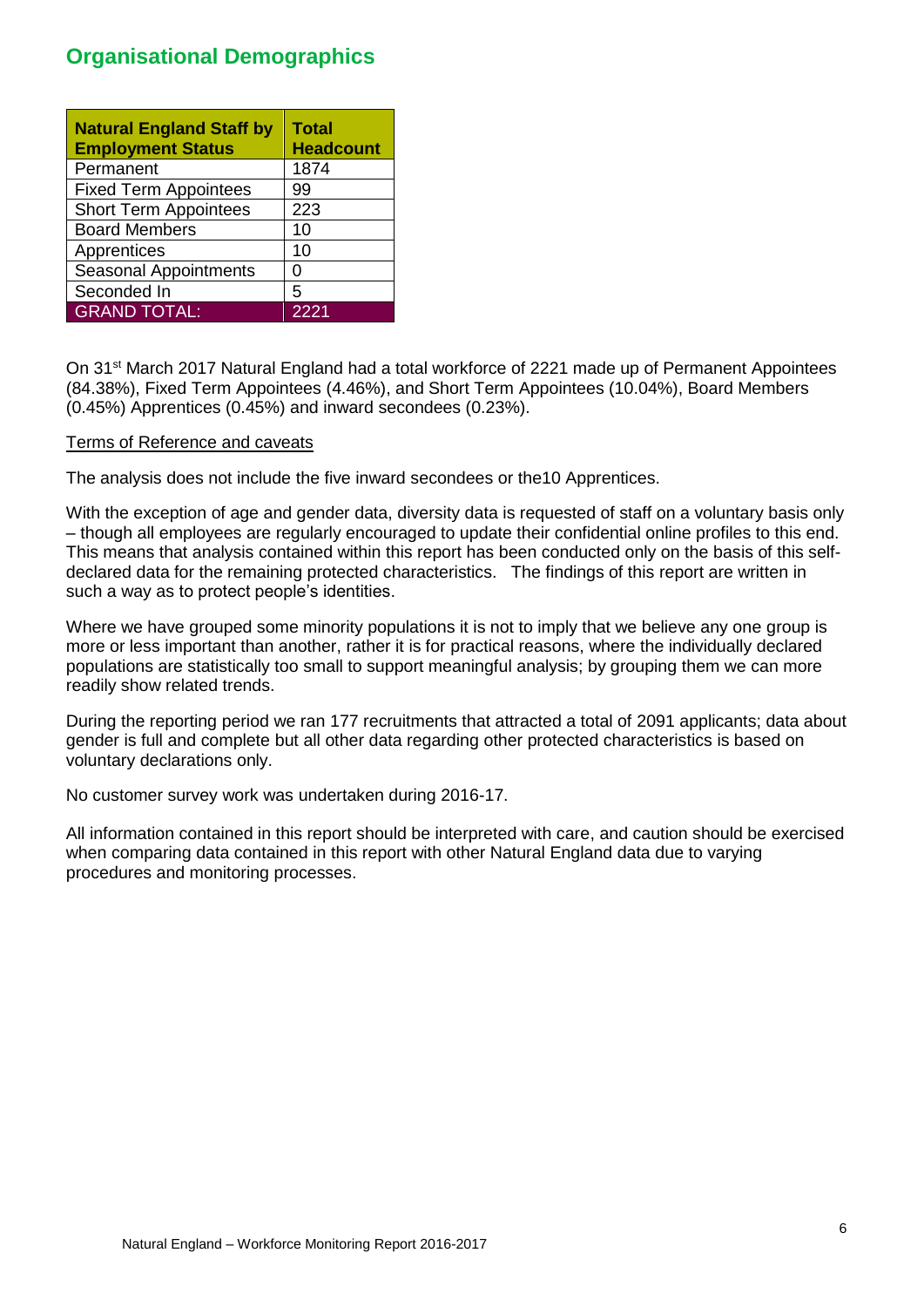# <span id="page-6-0"></span>**Summary**

#### **Main Findings - Natural England's Workforce (Reporting period: 1 April 2015 to 31 March 2016):**

- *Workforce*: Comprised 2206 compared to 2307 in 2015-16, 2144 in 2014/15, and 2311 in 2013/14.
- *Work Pattern*: Full Time staff account for 77.33% (77.68% in 2015-16) of Natural England's workforce, while part-time staff comprised 22.67% (22.32% in 2015-16) which, again is a small increase in the proportion of part-time staff when compared to the previous years and continues the incremental upward trend.
- *Pay Band*: At the end of 2016/17, 69.49% of staff were within the Lead Adviser (and equivalent) and below pay groups – an increase on the previous year. 30.51% were at the Team Leader (and equivalent) and pay group.
- *Gender*: For 2016/17 Natural England's workforce comprised a higher proportion of women 55.30% (1220) (54.57% in 2015/16) than men – 44.70% (986) (45.43% in 2015/16). This reflects the upward trend of previous seven years.
- *Gender*: Similar proportions of men and women work at the lowest pay-group; Support Adviser (13.59% and 13.3% respectively). There is still a higher proportion of women than men in the Adviser and Lead Adviser pay groups with a narrower divide for the Team Leader and equivalent level. The more senior levels had a higher population of men.
- *Disability*: 65.64% (1448) of our 2016/17 workforce declared a disability status. Declared disabled employees only made up 5.71% (126) of our staff population.
- *Ethnicity*: 1.81% of staff were from black and minority ethnic (BAME) groups, a decrease since the previous year; whilst the proportions are broadly similar to previous years, the proportion making no declaration has increased significantly since 2013-14.
- *Sexual Orientation*: Just over 1.80% of staff declared being Lesbian, Gay or Bisexual (LGB) a slight increase on the previous years.
- *Religion/Belief*: The religious beliefs of 40.62% of our staff is not known, 31.87% (703) declare they have no religion or belief. Of those who do profess a belief, 24.52% (541) are Christian, with 2.99% (66) declaring other beliefs.
- *Age*: 84.5% (1864) of our 2016-17 workforce were aged 30 59 years, this is consistent with levels reported between 2011/12 to date; 66% are over 40, with a consistent increase in the 60+ cohort.
- *Recruitment*: 5.16% (108) of applicants were from declared BAME groups, significantly more than the 1.61% (29) in 2015-16. In 2016-17, 7.4% of BAME applicants were appointed.
- *Promotions*: Similar to 2015-16, 2014/15 and 2013/14, more women (60.28% 52 permanent, 121 temporary) were promoted than men (39.72% 33 permanent, 81 temporary), though the gap has narrowed slightly since 2015-16.
- *Performance Management*: 55% of men and 49% of Women have 3 ratings; 50% of women were rated 1 or 2 whilst 42 % of men were rated 1 or 2. Women continue to have more of the higher performance ratings (1 or 2) than men.
- Part Time employees receive a slightly higher proportion of 1s, and 3s, Full time employees receive a higher proportion of 4s and 5s.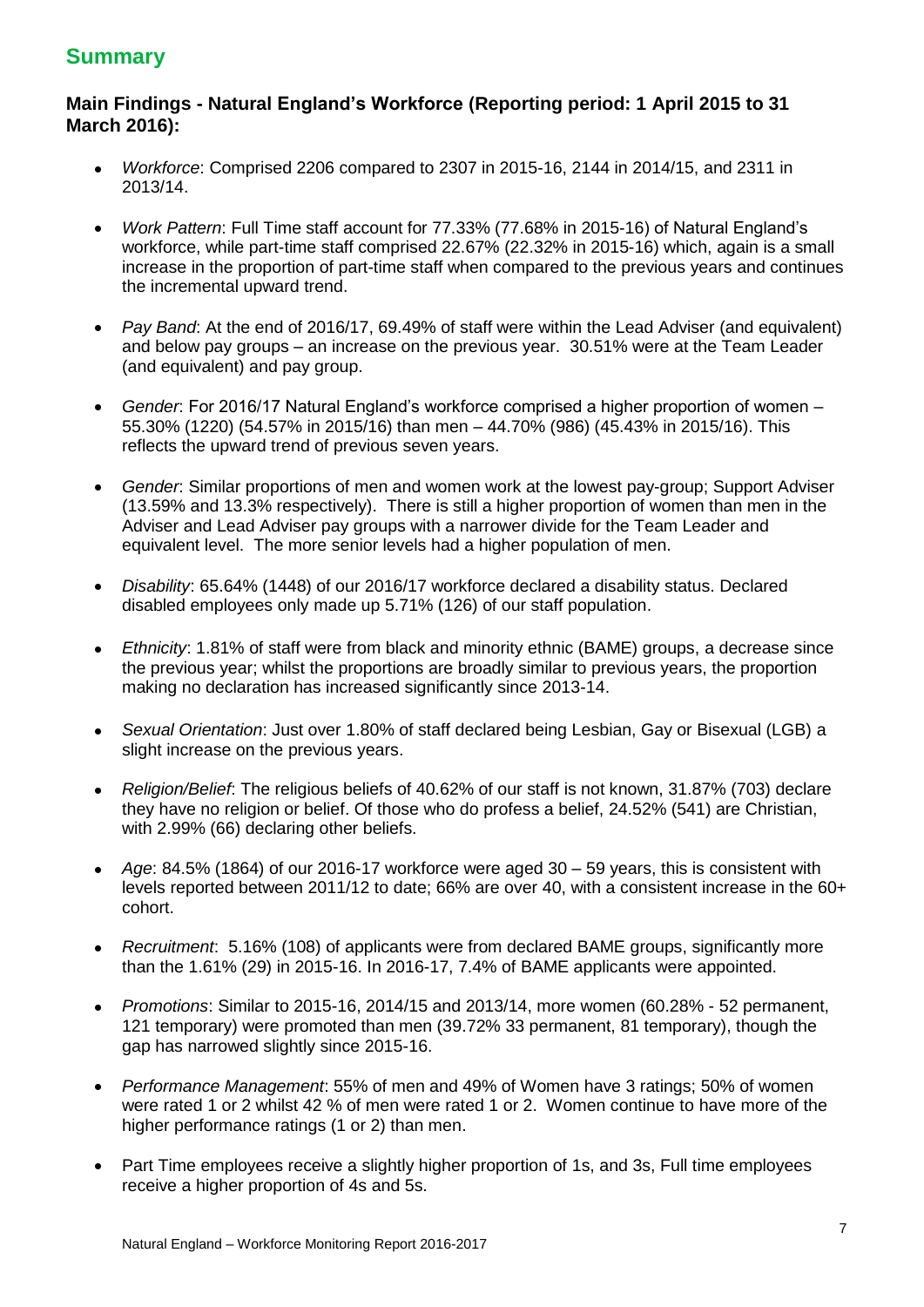*Diversity:* We have switched the emphasis of NE's ratings Quality Assurance focus to the spread of ratings across diversity groups rather than by level or by Team, although we continue to monitor these to a lesser degree.

- *Take up of training*: Participation in development opportunities is relatively similar for gender, age, sexual orientation and religion/belief. However, people with declared disabilities and BAME staff show a lower up-take of face-to-face training than the overall population of Natural England. In contrast to 2014-15 and consistent with 2015-16, part-time staff now participate in slightly more face-to-face learning opportunities.
- *Gaps*: It is important to note that almost 31% of staff did not declare their ethnicity, just over 40% did not declare their sexual orientation, almost 40% did not record their religion/faith and just over 34% did not declare whether they had a disability.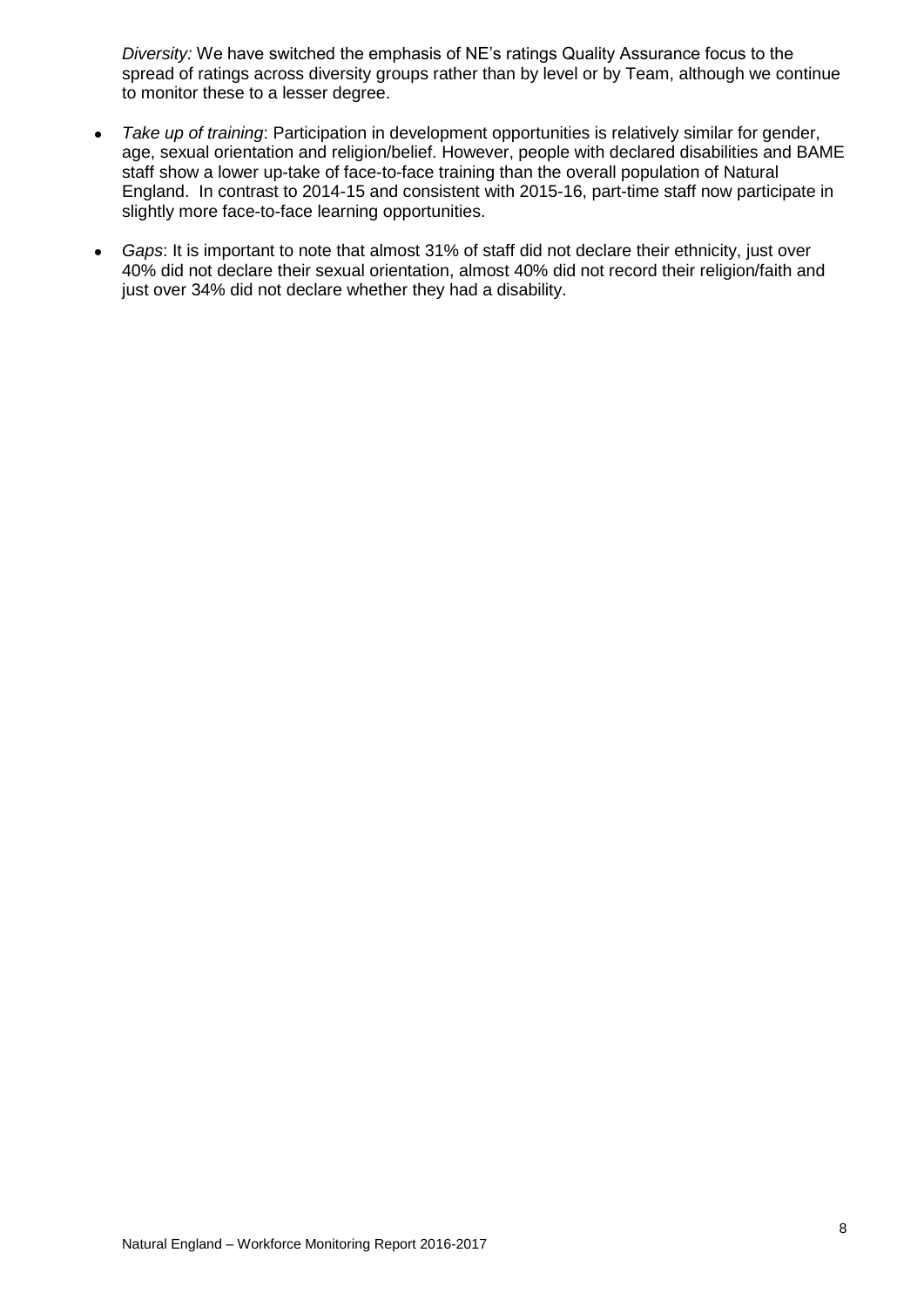# <span id="page-8-0"></span>**Staff Data - Information relating to our employees 2016/17**

#### <span id="page-8-1"></span>**Workforce**

As at 31<sup>st</sup> March 2017, the total Natural England's workforce, excluding inward secondees and apprentices, was 2206.



#### <span id="page-8-2"></span>**Working Pattern**

Full Time staff account for 77.33% (77.68% in 2015-16) of Natural England's workforce, while part-time staff comprised 22.67% (22.32% in 2015-16) which, again is a small increase in the proportion of parttime staff when compared to the previous years and continues the incremental upward trend.

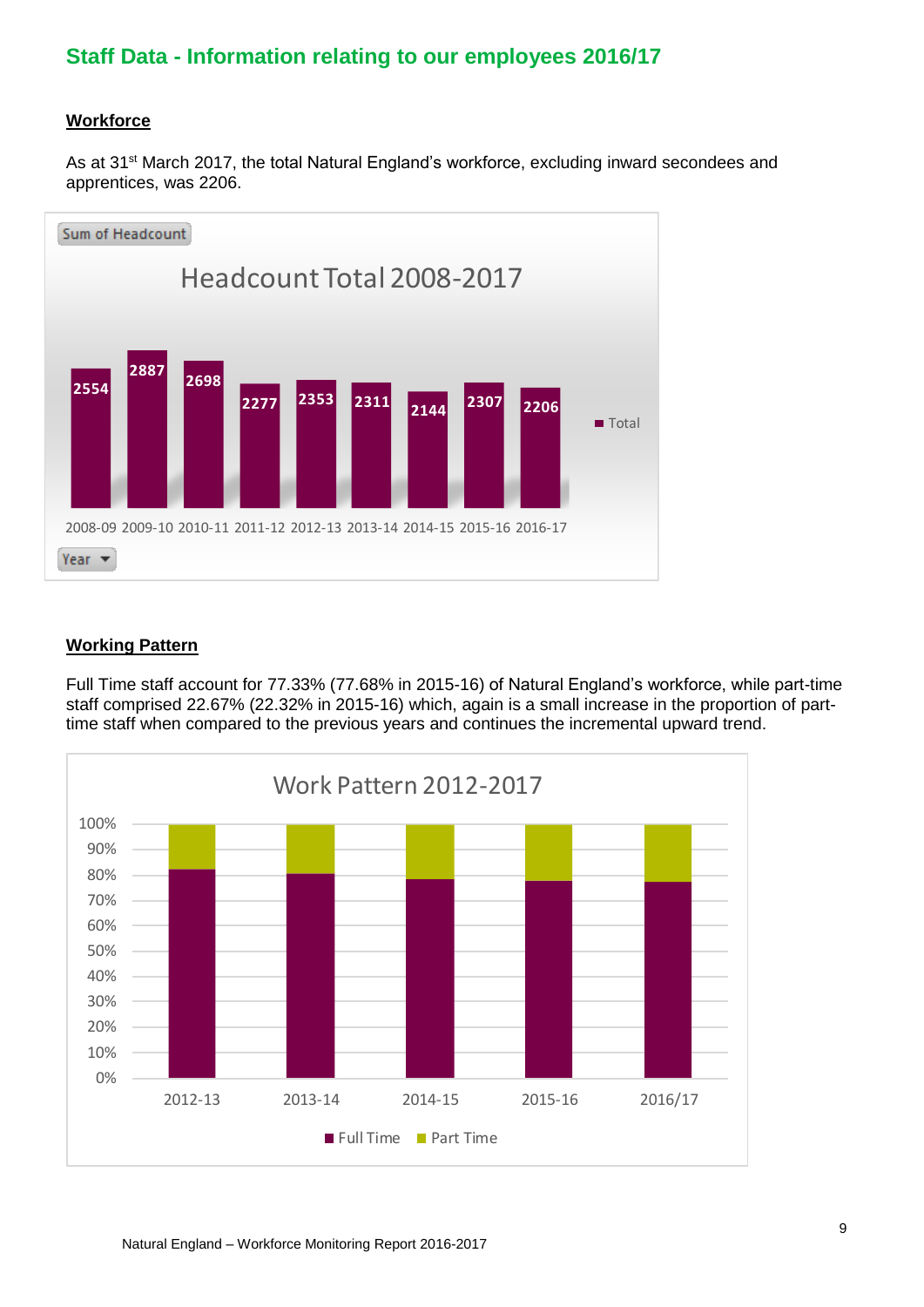#### <span id="page-9-0"></span>**Pay-Group**

| <b>Natural England Pay Group</b>                                     | <b>Civil Service equivalent</b> |
|----------------------------------------------------------------------|---------------------------------|
| <b>Chief Executive</b>                                               | SCS <sub>3</sub>                |
| <b>Executive (Chief Officers)</b>                                    | SCS <sub>2</sub>                |
| <b>Directors</b>                                                     | SCS <sub>1</sub>                |
| <b>Managers, Principal Advisers,</b><br><b>Principal Specialists</b> | Grades 6 and 7                  |
| Team Leaders / Senior Adviser.<br><b>Senior Specialist</b>           | <b>SEO</b>                      |
| Leader Adviser / Specialist /<br><b>Group-Coordinator</b>            | <b>HEO</b>                      |
| <b>Adviser</b>                                                       | EO                              |
| <b>Support Adviser</b>                                               | AO                              |

Natural England is a Non-Departmental Public Body with its own pay-group structure and nomenclature, however the pay-groups found across the organisation map across to grades typically found throughout the Home Civil Service. The table below lists the Natural England pay-groups alongside the Civil Service Equivalent.

At the end of 2016/17, 69.49% of staff were within the Lead Adviser (and equivalent) and below pay groups – an increase on the previous year. 30.51% were at the Team Leader (and equivalent) and pay group.

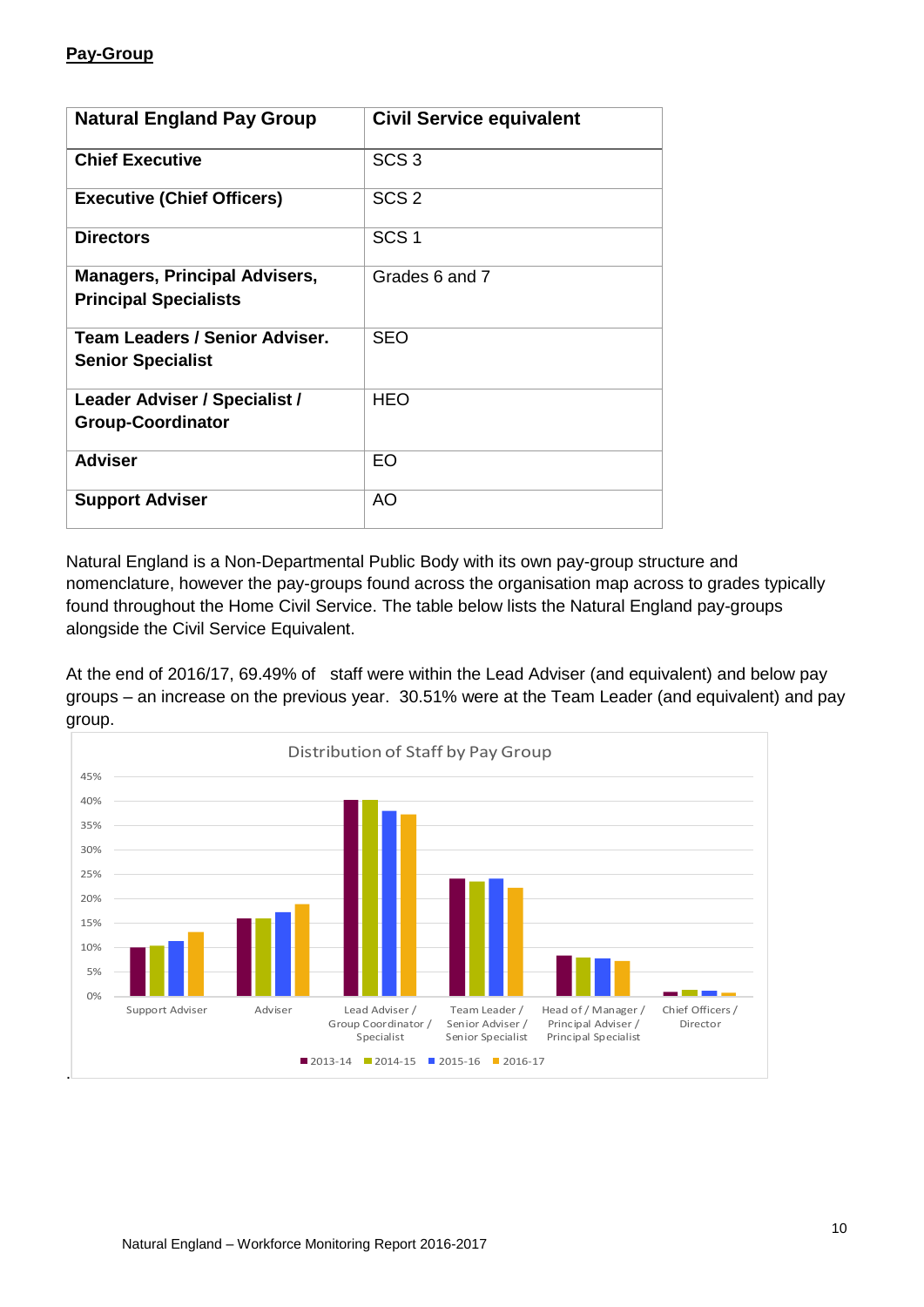#### <span id="page-10-0"></span>**Gender**

For 2016/17 Natural England's workforce comprised a higher proportion of women – 55.30% (1220) (54.57% in 2015/16) than men – 44.70% (986) (45.43% in 2015/16). This reflects the upward trend of previous seven years.



Similar proportions of men and women work at the lowest pay-group; Support Adviser r (13.59% and 13.3% respectively). There is still a higher proportion of women than men in the Adviser and Lead Adviser pay groups with a narrower divide for the Team Leader and equivalent level. The more senior levels had a higher population of men.

This profile was very similar to previous years:

|                                    | <b>Male</b>     |         | <b>Female</b> |               |
|------------------------------------|-----------------|---------|---------------|---------------|
| <b>Role</b>                        | Count           | $\%$    | <b>Count</b>  | $\frac{0}{0}$ |
| <b>Support Adviser</b>             | 134             | 13.59%  | 159           | 13.03%        |
| Adviser                            | 162             | 16.43%  | 255           | 20.90%        |
| Lead Adviser / Group Coordinator / |                 |         |               |               |
| Specialist                         | 346             | 35.09%  | 477           | 39.10%        |
| Team Leader / Senior Adviser /     |                 |         |               |               |
| <b>Senior Specialist</b>           | 234             | 23.73%  | 260           | 21.31%        |
| Manager / Principal Adviser /      |                 |         |               |               |
| <b>Principal Specialist</b>        | 98              | 9.94%   | 64            | 5.25%         |
| Chief Officers / Directors         | 12 <sup>2</sup> | 1.22%   | 5             | 0.41%         |
| <b>Grand Total</b>                 | 986             | 100.00% | 1220          | 100.00%       |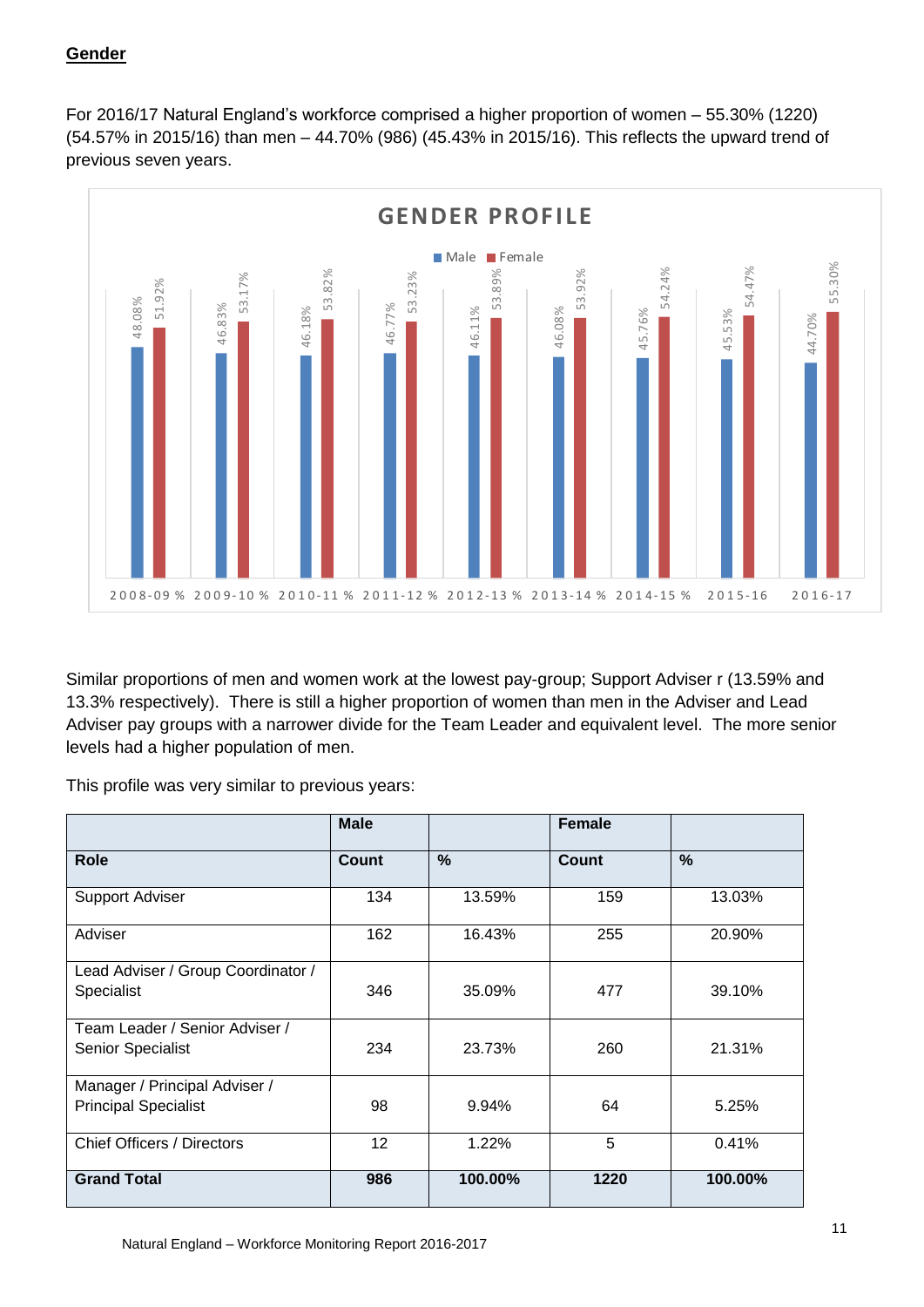#### <span id="page-11-0"></span>**Disability**

65.64% (1448) of our 2016/17 workforce declared a disability status. Declared disabled employees only made up 5.71% (126) of our staff population, compared to 17.6% of the general population in England.<sup>2</sup>

59.70% (1317) declared that they had no disability whilst the status of 34.36% (758) of our staff is unknown. The percentage split between Yes, No and Unknown is similar to 2011/12, 2012/13, 2014/15 and 2015/16.



#### <span id="page-11-1"></span>**Race/Ethnicity**

In 2016/17 the number of employees declaring an ethnic background fell. O the 69% of staff who have declared an ethnic background, 67.09% declared a white background. Individuals from Black, Asian and Minority Ethnic (BAME) groups comprised 1.81%. The proportions are broadly similar to previous years but the proportion making no declaration at all has increased significantly since 2013-14.



In the general population of England, in 2011, BAME individuals represented 14.3%. 3

<sup>&</sup>lt;sup>2</sup> Source: Office of National Statistics, UK National Census, 2011. 8.3% had a disability that limited day to day activities a lot and a further 9.3% where activities were limited a little  $3$  Source: ONS UK National Census, 2011.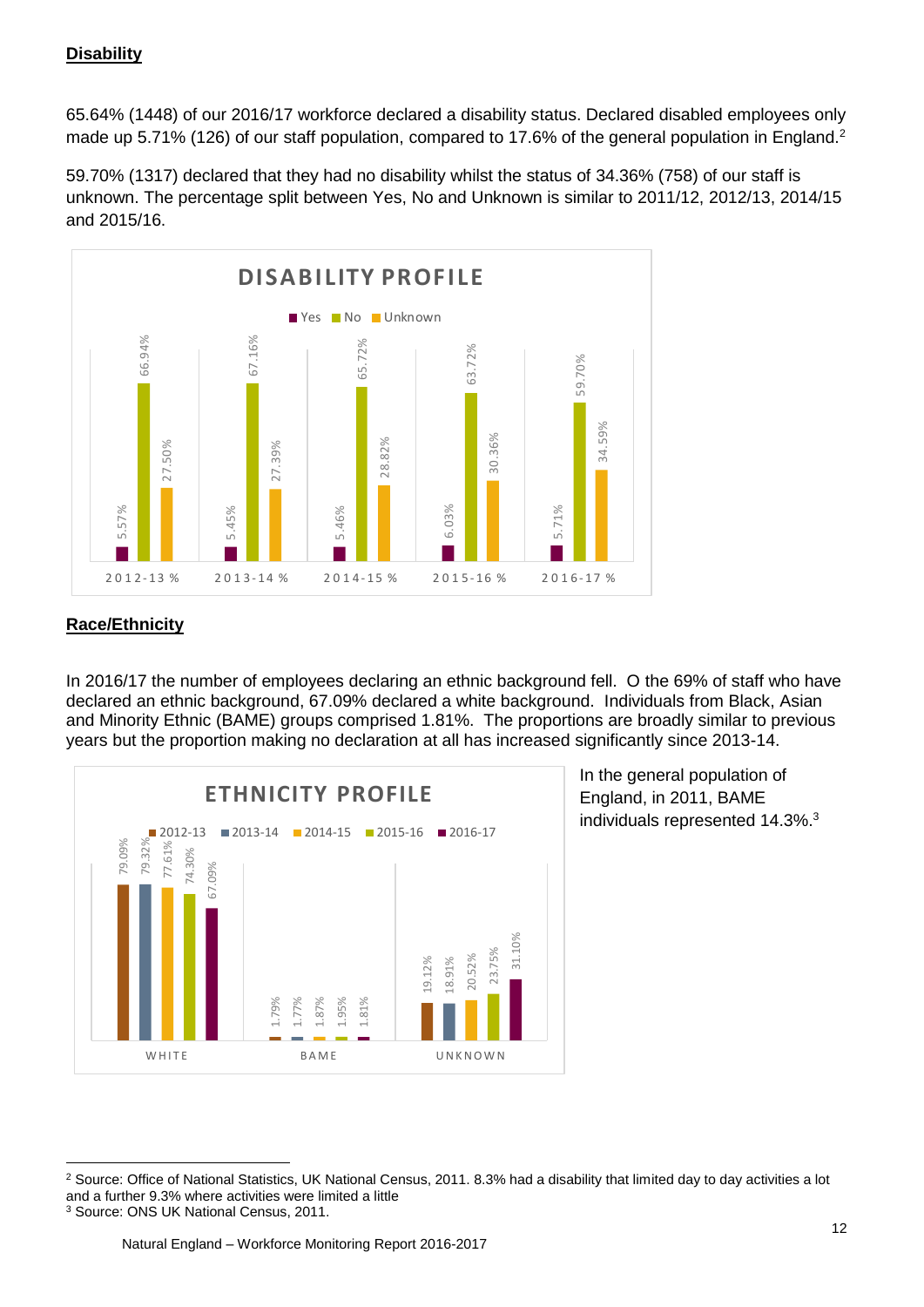#### <span id="page-12-0"></span>**Sexual Orientation**

61.15% (1349) of our 2016/17 workforce made a declaration, with 38.85% (857) not doing so. This is broadly in line with previous years but does represent a small increase in declarations.

1.81% (40 people) declared that they were lesbian, gay, bisexual or Transgender (LGBT)

| <b>Sexual Orientation</b> | Count | $\frac{9}{6}$ |
|---------------------------|-------|---------------|
| <b>LGBT</b>               | 40    | 1.81%         |
| Heterosexual/Straight     | 1278  | 57.93%        |
| Prefer not to say         | 31    | 1.41%         |
| <b>Unknown</b>            | 857   | 38.85%        |
| <b>Grand Total</b>        | 2206  | 100.00%       |

#### <span id="page-12-1"></span>**Religion and Belief**

| <b>Belief</b>         | <b>Count</b> | $\%$    |
|-----------------------|--------------|---------|
| Christian             | 541          | 24.52%  |
| <b>Other Religion</b> | 66           | 2.99%   |
| No Religion or Belief | 703          | 31.87%  |
| <b>Unknown</b>        | 896          | 40.62%  |
| <b>Grand Total</b>    | 2206         | 100.00% |

The religious beliefs of 40.62% of our staff is not known, 31.87% (703) declare they have no religion or belief. Of those who do profess a belief, 24.52% (541) are Christian, with 2.99% (66) declaring other beliefs.

Again, this is a very similar split as previous years, but with a discernible increase in "no religion" and decrease in those who declared Christianity as their belief.

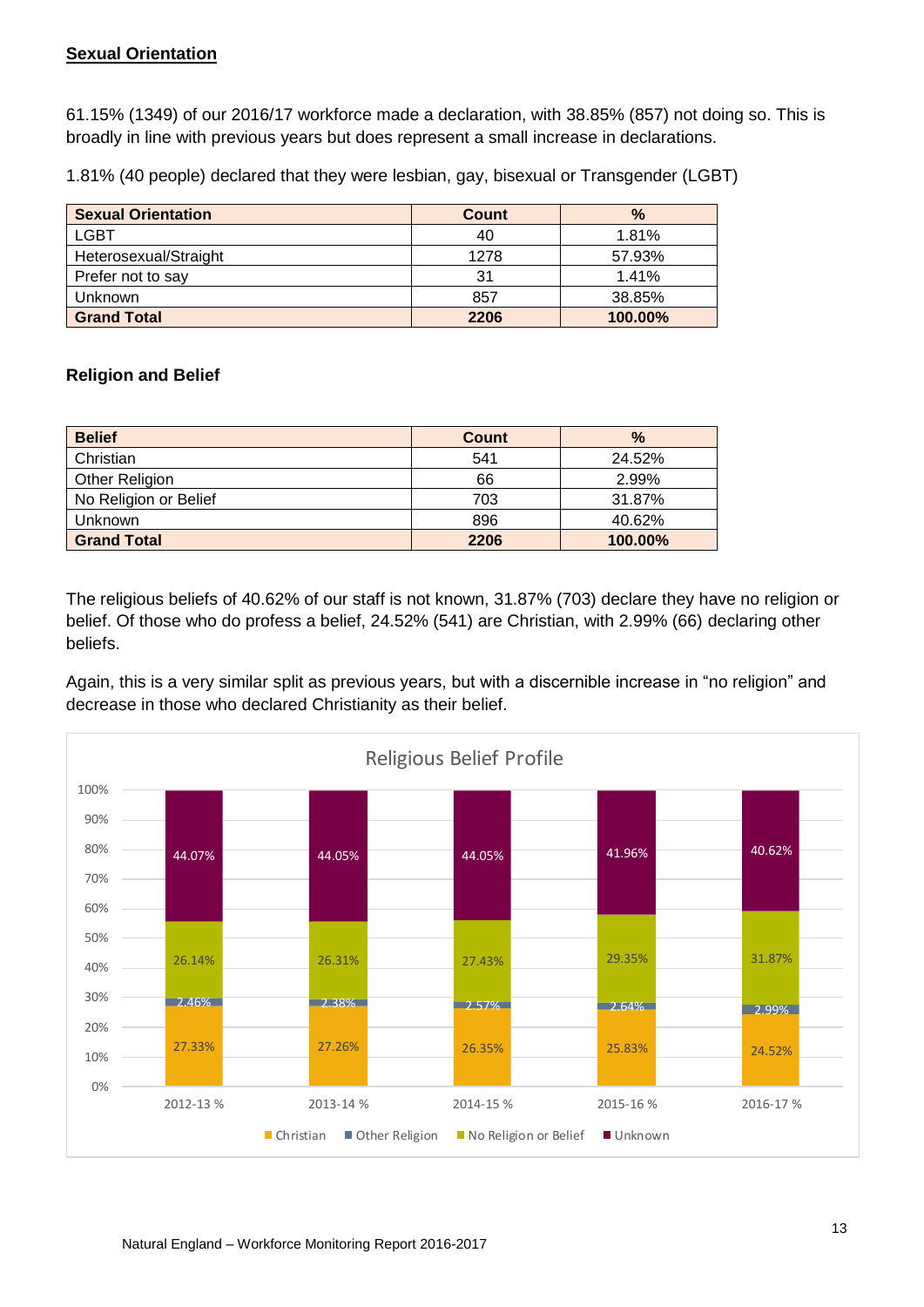<span id="page-13-0"></span>

| <b>Age Range</b>   | <b>Count</b> | $\frac{9}{6}$ |
|--------------------|--------------|---------------|
| $16 - 19$          |              | 0.05%         |
| 20-29              | 202          | 9.16%         |
| 30-39              | 534          | 24.21%        |
| 40-49              | 711          | 32.23%        |
| 50-59              | 619          | 28.06%        |
| $60+$              | 139          | 6.30%         |
| <b>Grand Total</b> | 2206         | 100.00%       |

between 2011/12 to date; 66% are over 40, with a consistent increase in the 60+ cohort



The graph below shows a year on year aging profile, over last five years.

#### <span id="page-13-1"></span>**Gender Identity**

We do not currently collect this data

#### <span id="page-13-2"></span>**Marital/Civil Partnership Status**

We do not currently collect this data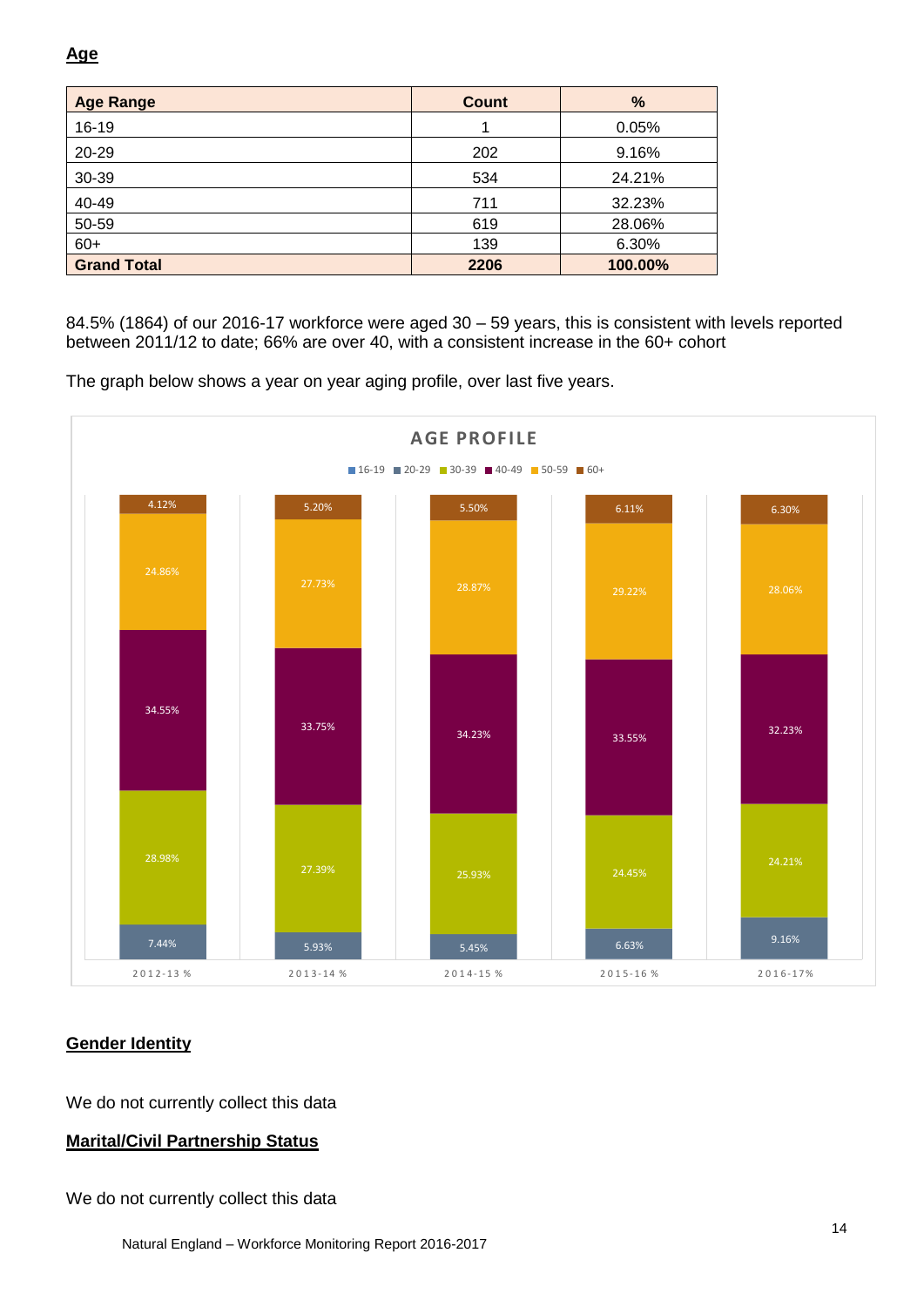# <span id="page-14-0"></span>**Staff Data – Employees and potential employees at stages of their relationship with Natural England**

#### <span id="page-14-1"></span>**Recruitment**

#### <span id="page-14-2"></span>**Gender**

Between 1<sup>st</sup> April 2016 and 31<sup>st</sup> March 2017, 177 recruitments were initiated for which there were 2091 applicants. Diversity information was requested on a voluntary basis from all applicants, rather than mandated.

|                    | <b>Male</b>  |        | Female       |               | <b>Prefer not to disclose</b> |               |
|--------------------|--------------|--------|--------------|---------------|-------------------------------|---------------|
| <b>Type</b>        | <b>Count</b> | $\%$   | <b>Count</b> | $\frac{0}{0}$ | <b>Count</b>                  | $\frac{0}{0}$ |
| Applied            | 818          | 46.64% | 908          | 51.77%        | 28                            | 1.60%         |
| Appointed          | 119          | 35.31% | 210          | 62.31%        |                               | 2.37%         |
| <b>Grand Total</b> | 937          | 44.81% | 1118         | 53.47%        | 36                            | 1.72%         |

1.72% of applicants declined to disclose their gender; 44.81% (937) were male (46% in 2015-16, 50% in 2014-15, 47% in 2013-14, 51% in 2012-13 and 48% in 2011-12) whilst 53.47% (1118) were female (54% in 2015-16, 50% in 2014/15, 53% in 2013/14, 49% in 2012/13 and 52% in 2011/12.

14.54% (119) of the male applicants were appointed and 23.1% (210) of the female applicants.

More women than men are applying for jobs in Natural England, and more women are being appointed, this continues the broad trend we have seen since 2011.

#### <span id="page-14-3"></span>**Disability**

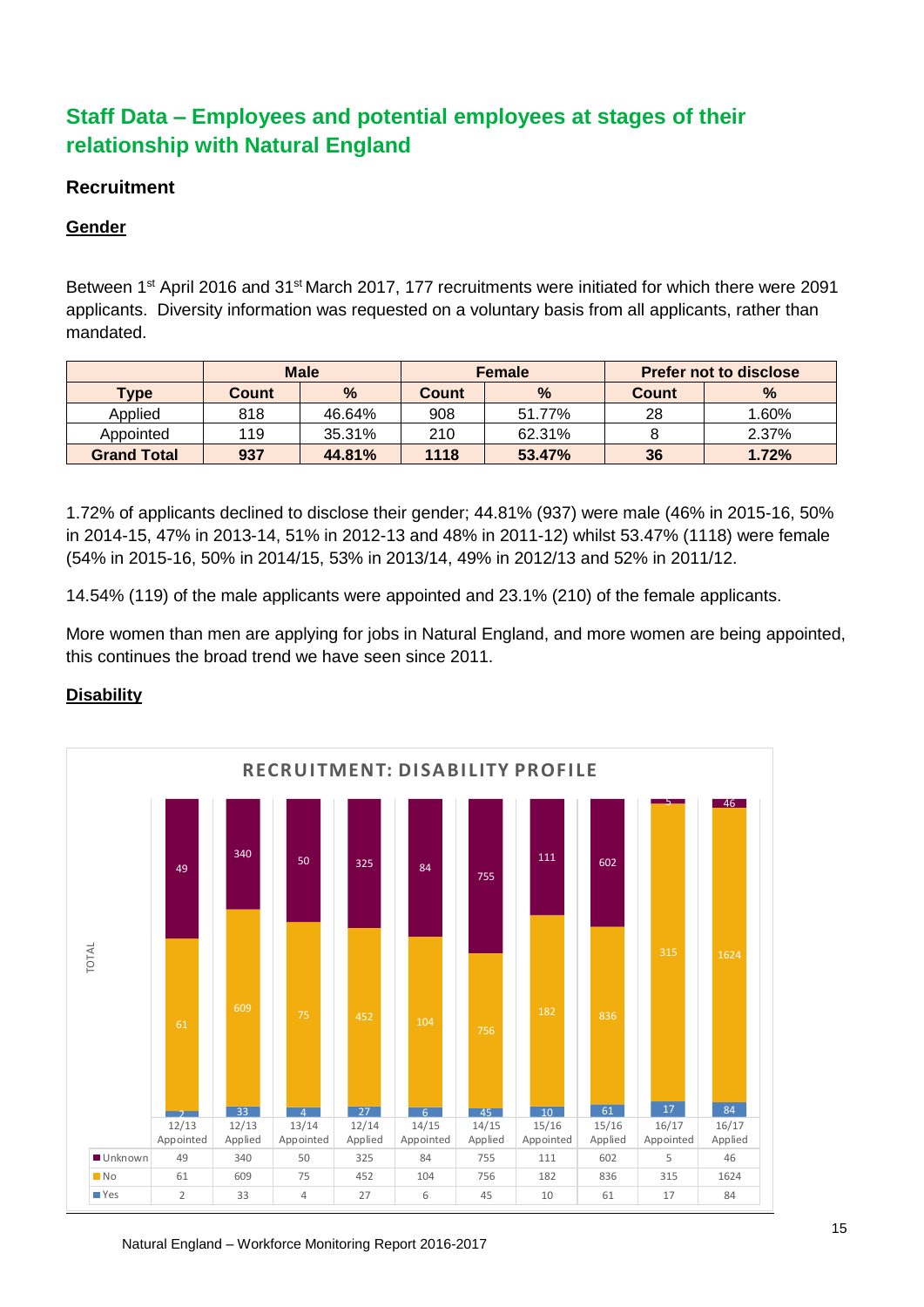3.94% (101) of applicants declared a disability, slightly higher than in previous years. This mirrors the low percentage of those declaring a disability within the overall workforce.

#### <span id="page-15-0"></span>**Race/Ethnicity**

|                    | <b>BAME</b> |       | <b>White</b> |        | <b>Prefer not to disclose</b> |               |
|--------------------|-------------|-------|--------------|--------|-------------------------------|---------------|
| <b>Type</b>        | Count       | $\%$  | Count        | %      | Count                         | $\frac{9}{6}$ |
| Applied            | 100         | 5.70% | 1595         | 90.94% | 59                            | 3.36%         |
| Appointed          |             | 2.37% | 315          | 93.47% | 14                            | 4.15%         |
| <b>Grand Total</b> | 108         | 5.16% | 1910         | 91.34% | 73                            | 3.49%         |



5.16% (108) of applicants were from declared BAME groups, significantly more than the 1.61% (29) in 2015-16. In 2016-17, 7.4% of BAME applicants were appointed.

#### <span id="page-15-1"></span>**Sexual Orientation**

|                    | <b>LGBT</b> |       | <b>Heterosexual/Straight</b> |               | <b>Prefer not to disclose</b> |               |
|--------------------|-------------|-------|------------------------------|---------------|-------------------------------|---------------|
| <b>Type</b>        | Count       | $\%$  | Count                        | $\frac{9}{6}$ | Count                         | $\frac{9}{6}$ |
| Applied            | 63          | 3.59% | 1543                         | 87.97%        | 148                           | 8.44%         |
| Appointed          |             | 3.26% | 296                          | 87.83%        | 30                            | 8.90%         |
| <b>Grand Total</b> | 74          | 3.54% | 1839                         | 87.95%        | 178                           | 8.51%         |

3.54% (74) of applicants were from the LGBT Group compared to 2.13% (32) in 2015-16, 2.25% in 2014-15, 2.4 in 2013/14, 3.3% in 2012/13, and 2% in 2011-12. 2016-17 saw a significant increase in the use of 'Prefer not to say as a response.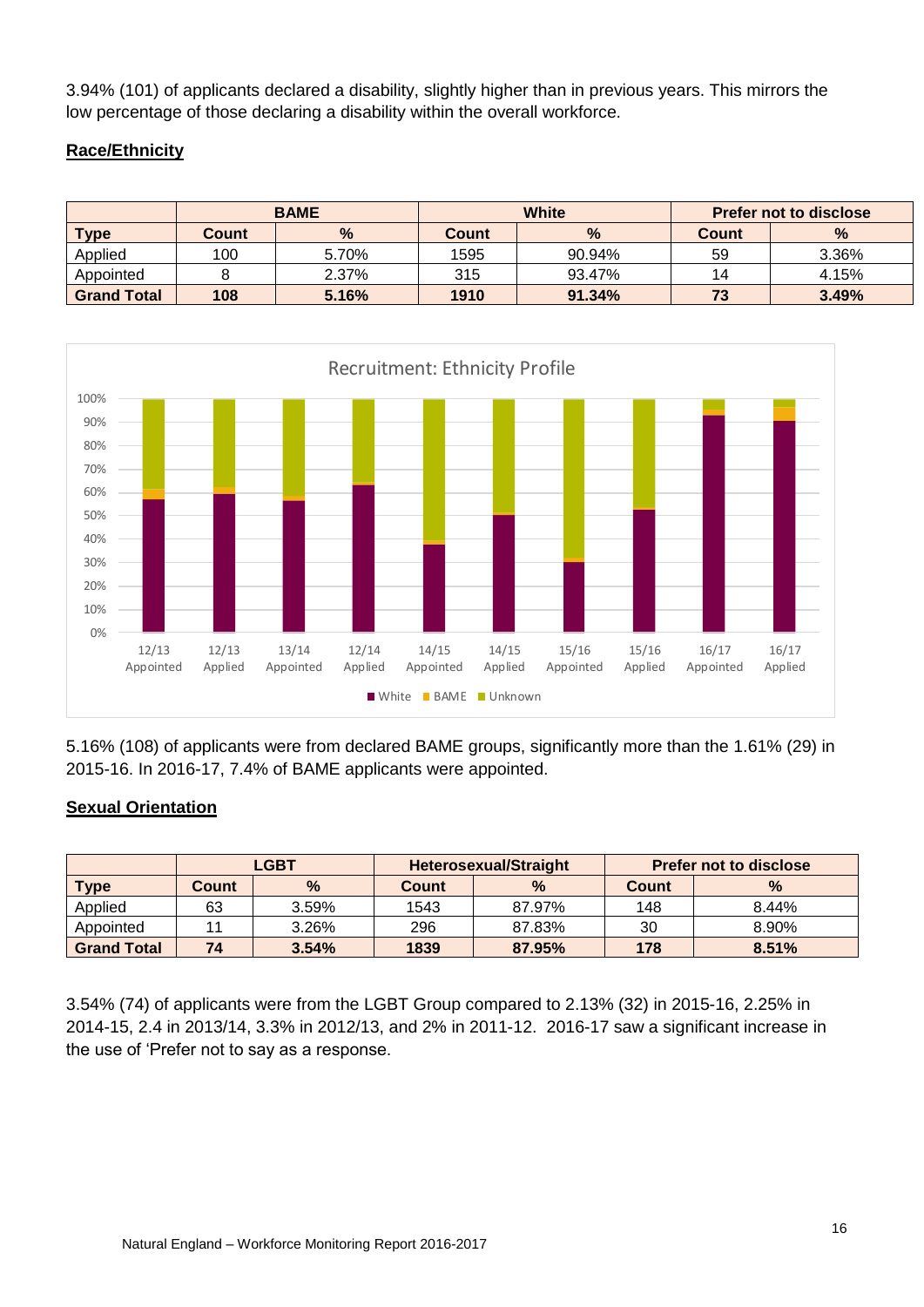

#### **Religion and Belief**

|                    | <b>Christian</b> |        | Other religion |               | <b>No Religion</b> |        | <b>Prefer not to disclose</b> |        |
|--------------------|------------------|--------|----------------|---------------|--------------------|--------|-------------------------------|--------|
| <b>Type</b>        | Count            | %      | Count          | $\frac{9}{6}$ | Count              | %      | Count                         | $\%$   |
| Applied            | 469              | 26.74% | 61             | 3.48%         | 1062               | 60.55% | 162                           | 9.24%  |
| Appointed          | 88               | 26.11% |                | .78%          | 208                | 61.72% | 35                            | 10.39% |
| <b>Grand Total</b> | 557              | 26.64% | 67             | 3.20%         | 1270               | 60.74% | 197                           | 9.42%  |

In 2016-17 most applicants declared that they had no religious belief.

As with sexual orientation, more people are making a specific declaration than in previous years.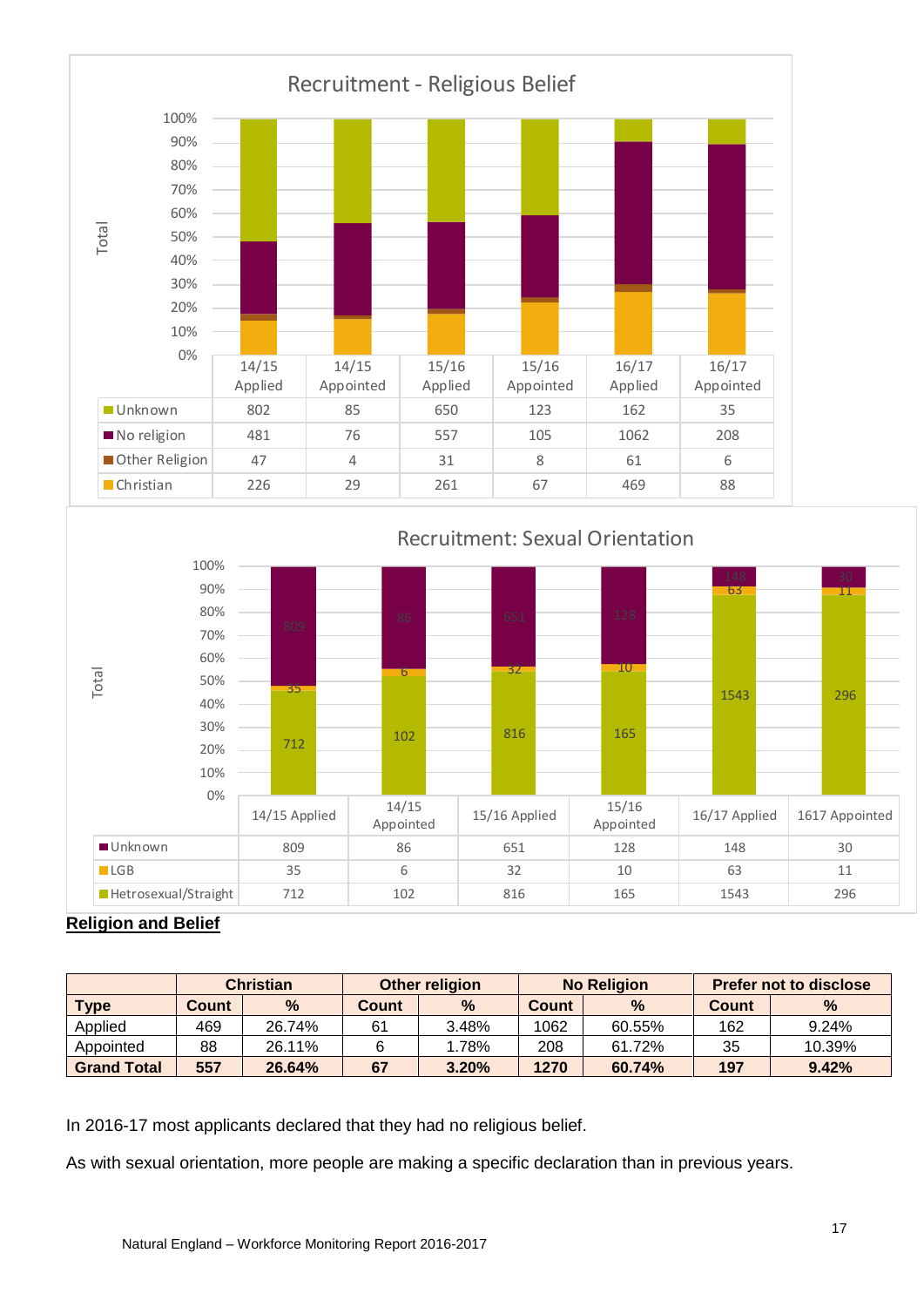<span id="page-17-0"></span>

|                       | $16 - 24$ | $25 - 29$ | $30 - 39$ | 40-49 | $50 - 59$ | $60+$ | Prefer not to<br>disclose |
|-----------------------|-----------|-----------|-----------|-------|-----------|-------|---------------------------|
| <b>Type</b>           | Count     | Count     | Count     | Count | Count     | Count | <b>Count</b>              |
| Applied               | 442       | 373       | 441       | 272   | 157       | 17    | 52                        |
| Appointed             | 55        | 56        | 111       | 65    | 37        |       | 10                        |
| Grand<br><b>Total</b> | 497       | 429       | 552       | 337   | 194       | 20    | 62                        |

|                | $16 - 24$ | $25 - 29$     | $30 - 39$ | 40-49  | 50-59  | $60+$         | Prefer not to<br>disclose |
|----------------|-----------|---------------|-----------|--------|--------|---------------|---------------------------|
| <b>Type</b>    | $\%$      | $\frac{9}{6}$ | %         | %      | %      | $\frac{0}{0}$ | $\%$                      |
| Applied        | 25.20%    | 21.27%        | 25.14%    | 15.51% | 8.95%  | 0.97%         | 2.96%                     |
| Appointed      | 16.32%    | 16.62%        | 32.94%    | 19.29% | 10.98% | 0.89%         | 2.97%                     |
| Grand<br>Total | 23.77%    | 20.52%        | 26.40%    | 16.12% | 9.28%  | 0.96%         | 2.97%                     |

Following the introduction of an online recruitment system, age was unknown for just 2.97% of applicants, of the remainder, the largest number of applicants were aged 30-39, (16.40%).



#### <span id="page-17-1"></span>**Staff Promotions**

We have been operating tighter recruitment controls which has impacted on the number of promotion opportunities. Natural England has used temporary promotion (where individuals temporarily undertaking the main duties and responsibilities of a higher-level role) to cover key roles in the short term.

|                    |              | <b>Full Time</b> | <b>Part Time</b> |        |  |  |
|--------------------|--------------|------------------|------------------|--------|--|--|
|                    | <b>Count</b> | $\frac{9}{6}$    | <b>Count</b>     | $\%$   |  |  |
| Permanent          |              | 90.59%           |                  | 9.41%  |  |  |
| Temporary          |              |                  |                  |        |  |  |
| Promotion          | 152          | 75.25%           | 50               | 24.75% |  |  |
| <b>Grand Total</b> | 229          | 79.79%           | 58               | 20.21% |  |  |

In 2016-17 there were 85 permanent promotions, 202 staff were on Temporary Promotion as at 31 March 2017.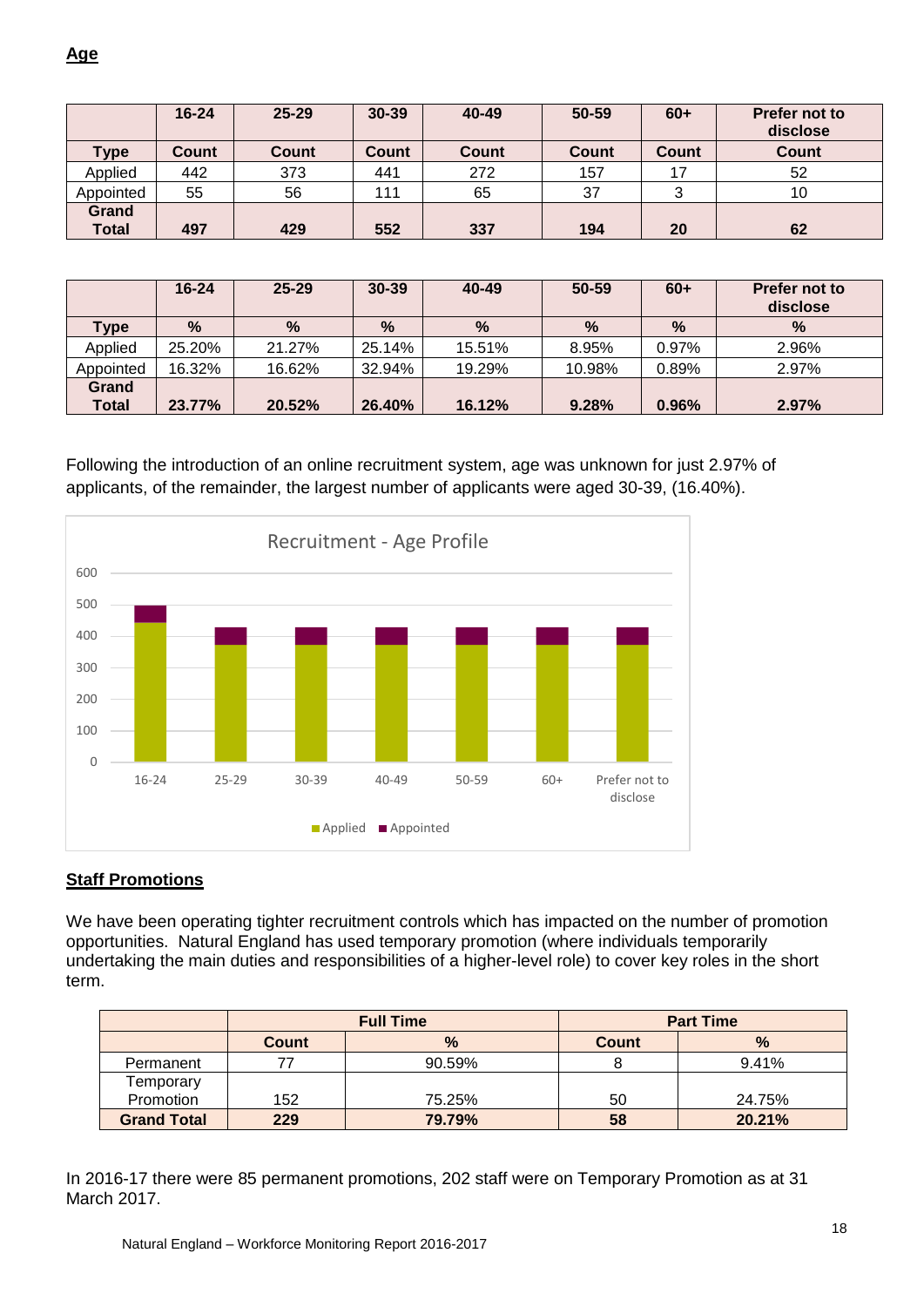

77 full time staff were permanently promoted and 152 had a temporary promotion. Eight part time staff were permanently promoted and 50 were temporarily promoted.

#### <span id="page-18-0"></span>**Gender**

|                    |              | <b>Male</b> | <b>Female</b> |               |  |  |
|--------------------|--------------|-------------|---------------|---------------|--|--|
|                    | <b>Count</b> | %           | <b>Count</b>  | $\frac{0}{0}$ |  |  |
| Permanent          | 33           | 38.82%      | 52            | 61.18%        |  |  |
| Temporary          |              |             |               |               |  |  |
| Promotion          | 81           | 40.10%      | 121           | 59.90%        |  |  |
| <b>Grand Total</b> | 114          | 39.72%      | 173           | 60.28%        |  |  |

Of the 85 permanent promotions in 2016-17, 52 (61.18%) were for women, 33 (38.82%) were for men. This is a continuing upward trend for women. In 2014/15 52.93% permanent promotion and 56.86% of temporary were women and in 2015-16 65.73% permanent promotions and 58.79 of temporary promotions were for women.

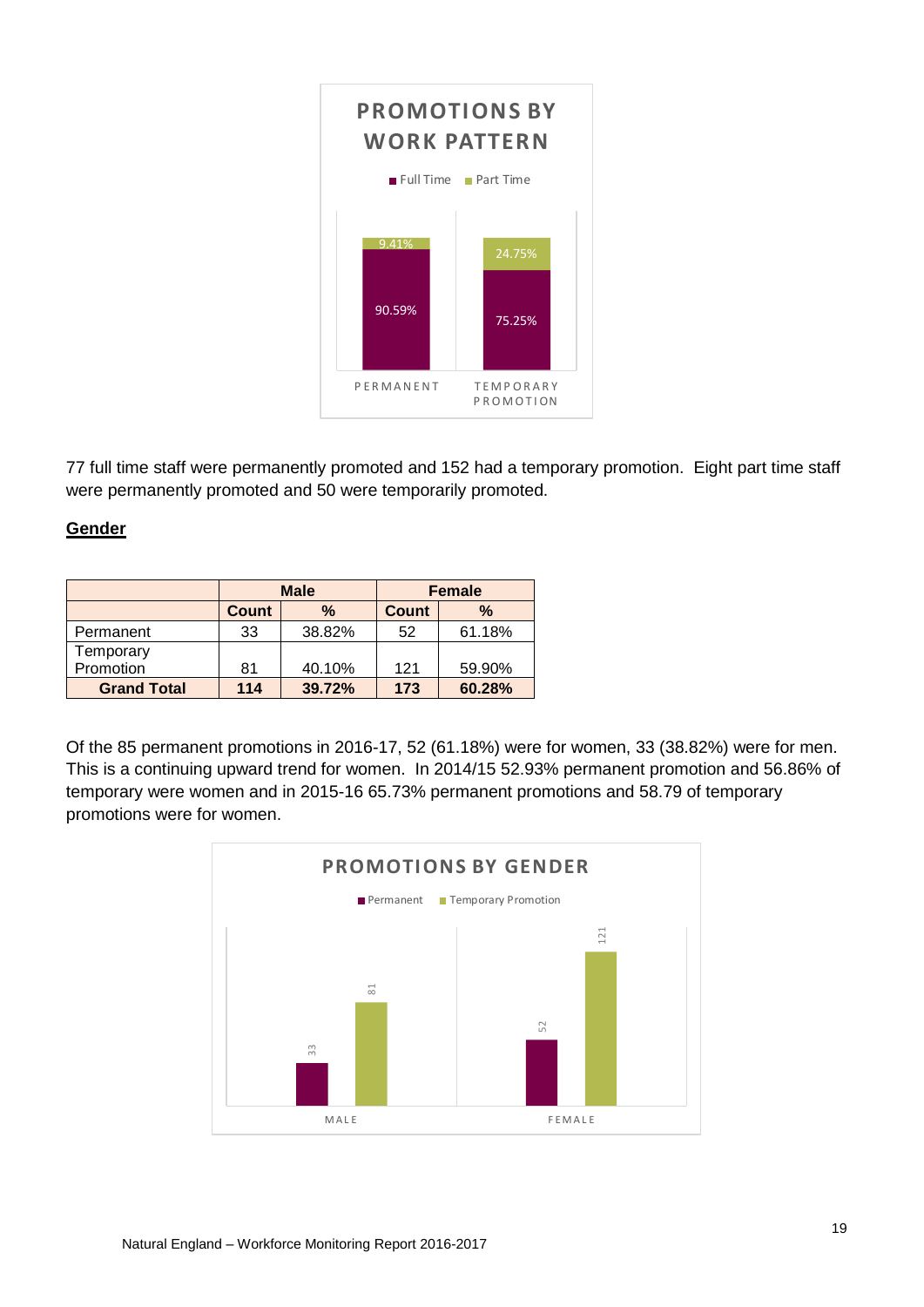Although there appeared to be few promotions in the groups who have declared a disability; BAME or LGBT, the low recorded representation of these groups in the workforce must be noted as should the substantial number of proportion of promotions where the declaration is unknown.

#### <span id="page-19-0"></span>**Disability**

|                        | Yes          |               | <b>No</b>    |        |                               | <b>Prefer not to say</b> | <b>Unknown</b> |        |
|------------------------|--------------|---------------|--------------|--------|-------------------------------|--------------------------|----------------|--------|
| <b>Permanent or TP</b> | <b>Count</b> | $\frac{9}{6}$ | <b>Count</b> | $\%$   | $\frac{0}{0}$<br><b>Count</b> |                          | Count          | %      |
| Permanent              |              | $3.53\%$      | 52           | 61.18% |                               | $0.00\%$                 | 30             | 35.29% |
| Temporary              |              |               |              |        |                               |                          |                |        |
| Promotion              |              | 4.46%         | 138          | 68.32% |                               | 0.99%                    | 53             | 26.24% |
| <b>Grand Total</b>     | 12           | 4.18%         | 190          | 66.20% |                               | 0.70%                    | 83             | 28.92% |



Of the 287 Promotions, 4.18% were for people who declared a disability, though disability status was unknown for just under 30% of the total.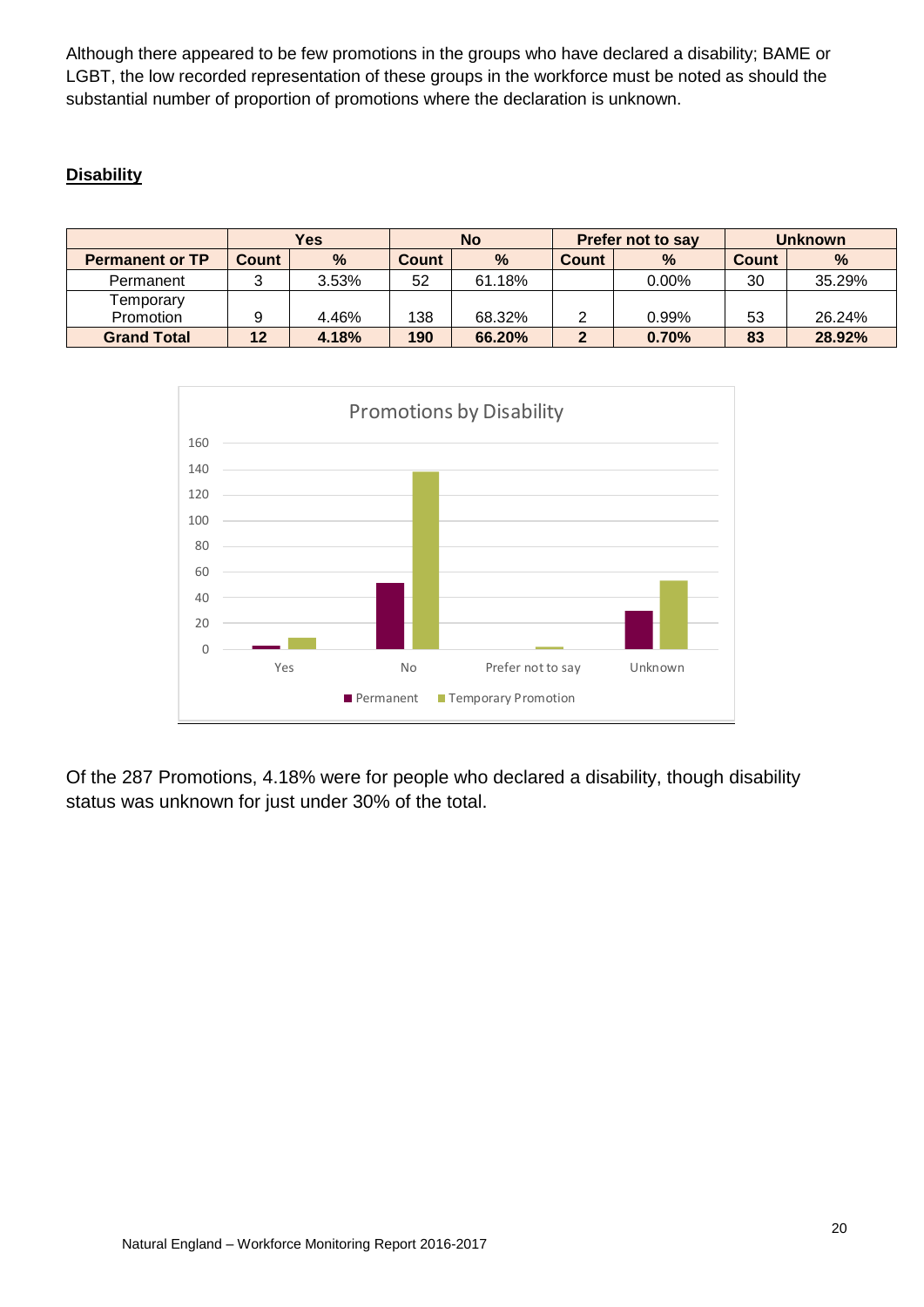#### <span id="page-20-0"></span>**Ethnicity**

|                    | <b>BAME</b>  |               |              | <b>White</b> |                      | <b>Prefer not to say</b> | <b>Unknown</b> |        |
|--------------------|--------------|---------------|--------------|--------------|----------------------|--------------------------|----------------|--------|
|                    | <b>Count</b> | $\frac{9}{6}$ | <b>Count</b> | $\%$         | $\%$<br><b>Count</b> |                          | <b>Count</b>   | %      |
| Permanent          |              | 4.71%         | 56           | 65.88%       |                      | $0.00\%$                 | 25             | 29.41% |
| Temporary          |              |               |              |              |                      |                          |                |        |
| Promotion          |              | 1.49%         | 156          | 77.23%       |                      | 0.50%                    | 42             | 20.79% |
| <b>Grand Total</b> |              | 2.44%         | 212          | 73.87%       |                      | 0.35%                    | 67             | 23.34% |



Of those promoted, permanently or temporarily, 2.44 % were BAME staff, slightly lower than the previous year but still as a proportional larger than the BAME population within the organisation. Ethnicity is unknown for 23% of staff promoted during the period.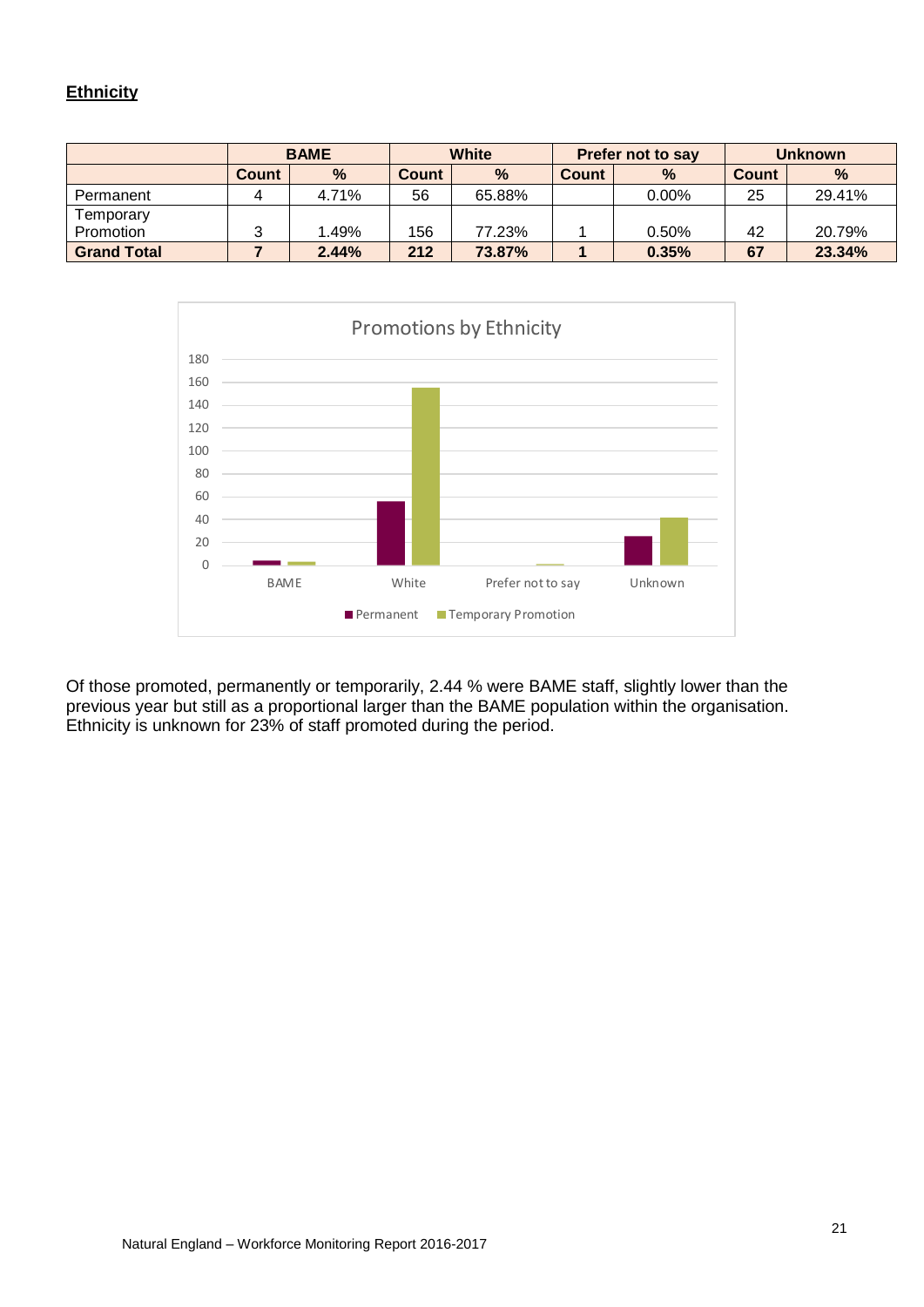#### <span id="page-21-0"></span>**Sexual Orientation**

|                    | <b>LGBT</b> |       |              | <b>Heterosexual/Straight</b> |       | <b>Prefer not to say</b> | <b>Unknown</b> |        |
|--------------------|-------------|-------|--------------|------------------------------|-------|--------------------------|----------------|--------|
|                    | Count       | $\%$  | <b>Count</b> | $\%$                         | Count | $\frac{9}{6}$            | <b>Count</b>   | %      |
| Permanent          |             | 2.35% | 54           | 63.53%                       |       | $0.00\%$                 | 29             | 34.12% |
| Temporary          |             |       |              |                              |       |                          |                |        |
| Promotion          |             | 1.98% | 127          | 62.87%                       |       | 3.47%                    | 64             | 31.68% |
| <b>Grand Total</b> |             | 2.09% | 181          | 63.07%                       |       | 2.44%                    | 93             | 32.40% |



Whilst sexual orientation was unknown for some 35% of staff promoted during the period, 2.09% of those promoted were LGBT, similar to the precious year.

Although there appeared to be few promotions in the groups who have declared a disability; BAME or LGB, the low recorded representation of these groups in the workforce must be noted as should the substantial number of proportion of promotions where the declaration is unknown.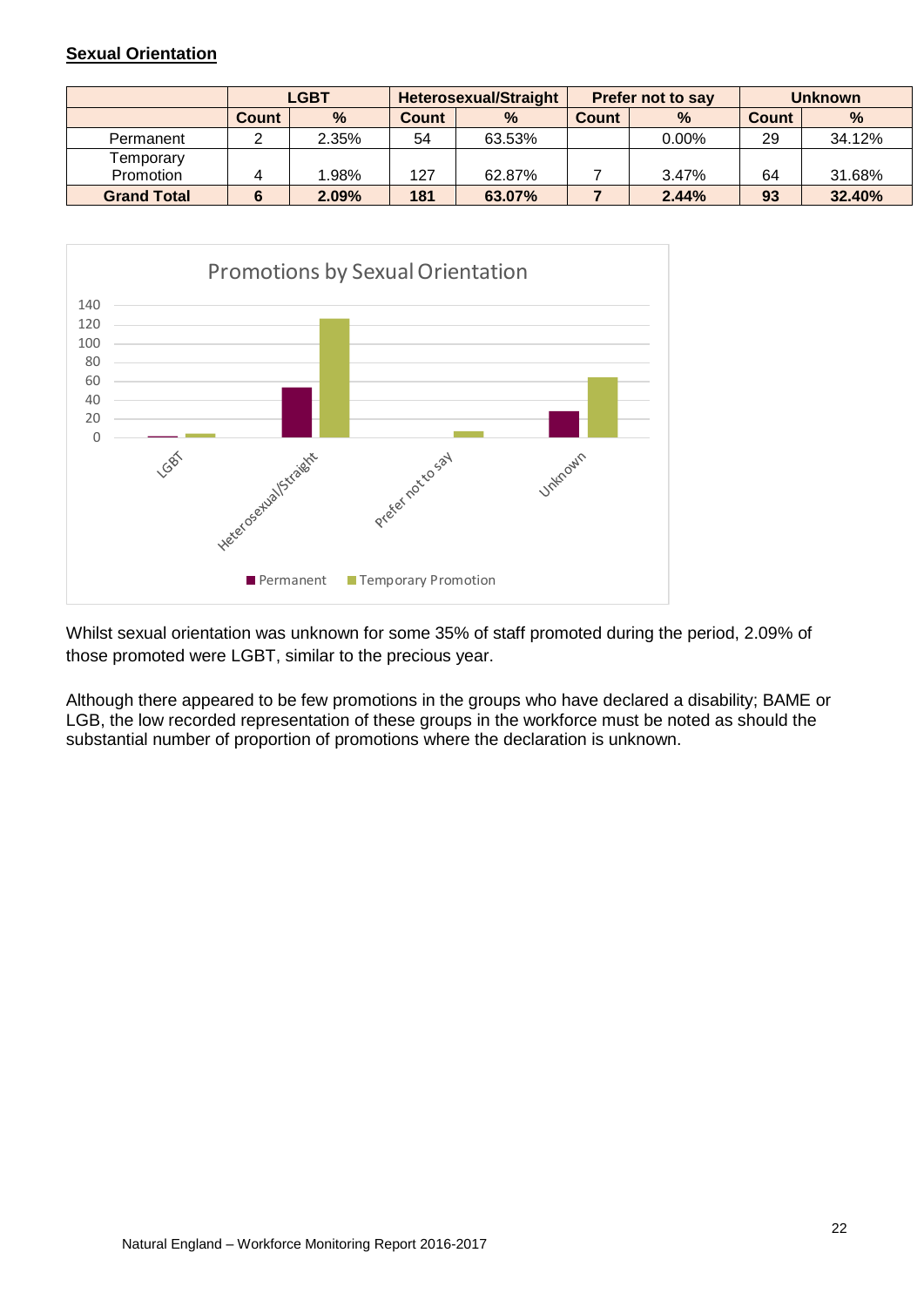<span id="page-22-0"></span>

|                    | <b>Christian</b> |               |              | <b>Other Religion</b> |                      | <b>No Religion or Belief</b> | <b>Unknown</b> |               |
|--------------------|------------------|---------------|--------------|-----------------------|----------------------|------------------------------|----------------|---------------|
|                    | Count            | $\frac{9}{6}$ | <b>Count</b> | $\%$                  | $\%$<br><b>Count</b> |                              | Count          | $\frac{9}{6}$ |
| Permanent          | 27               | 31.76%        |              | 2.35%                 | 27                   | 31.76%                       | 29             | 34.12%        |
| Temporary          |                  |               |              |                       |                      |                              |                |               |
| Promotion          | 61               | 30.20%        |              | 1.49%                 | 67                   | 33.17%                       | 71             | 35.15%        |
| <b>Grand Total</b> | 88               | 30.66%        | 5            | 1.74%                 | 32.75%<br>94         |                              | 100            | 34.84%        |



The highest number of permanent promotions were for the cohort where religion is unknown. People who declared "no religion" constituted the largest proportion of temporary promotions. The two permanent and three temporary promotions for other religions/beliefs needs to be set in the context of low declaration rates.

#### <span id="page-22-1"></span>**Age**



In 2014-15 the highest numbers of promotions were within the age band 30–39. In 2015-16 and 2016- 17 this remained so for Permanent Promotions, whilst the 40-49 age band received the higher percentage of Temporary Promotions. In 2016/17 promotions were lowest amongst for the 60+ and 20-29 age band.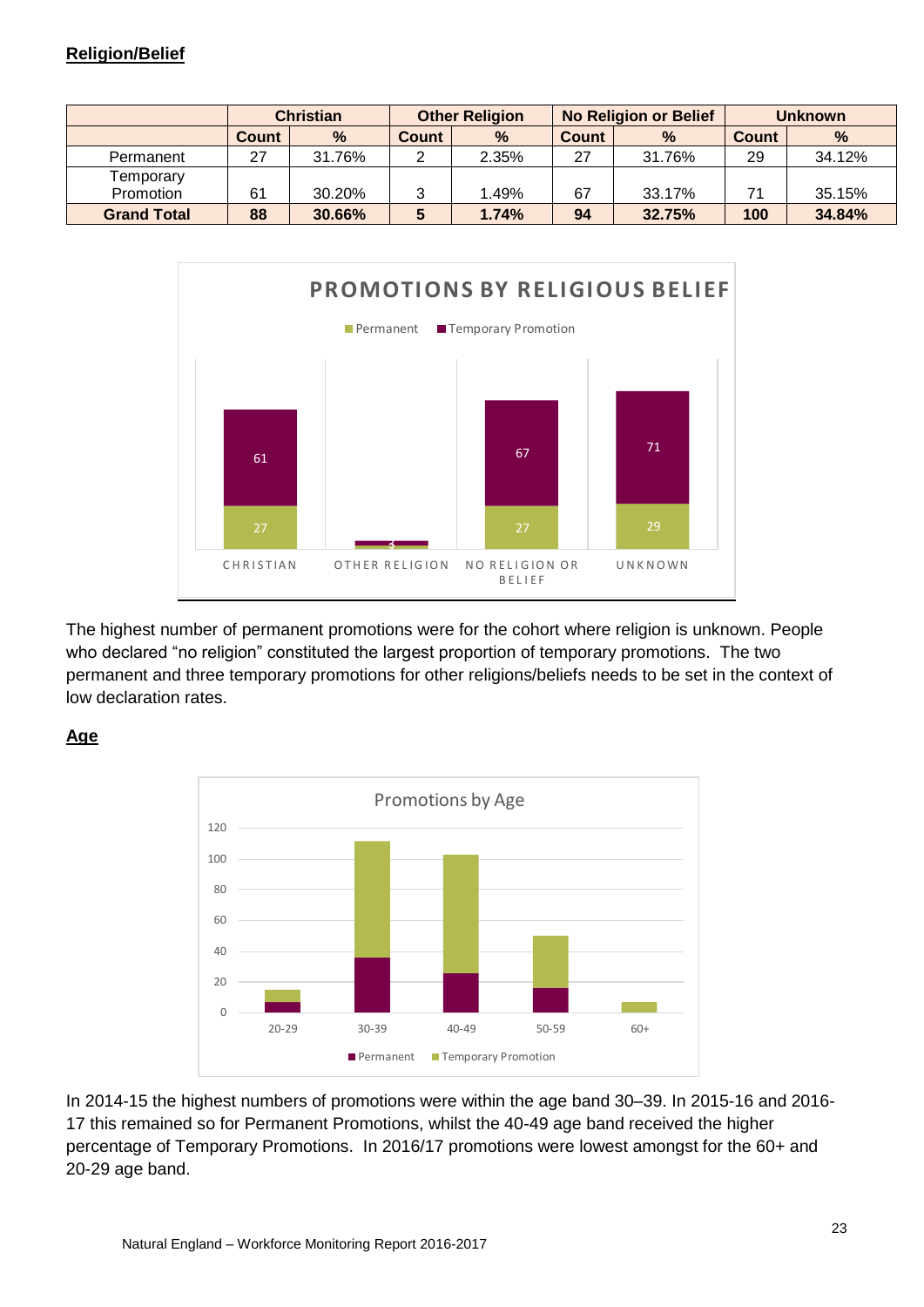# <span id="page-23-0"></span>**Performance Management**

Natural England monitors performance ratings (1 – Excellent, 2 – High Level of Performance, 3 – Good Performance, 4 – Improvement Required, 5 – Unsatisfactory Performance) at mid and end of year.

2016/17 was the second full year using ratings 1-5 and the percentage breakdown of ratings awarded was as follows:

- $\geq 1$ s = 7.16% (138)
- $\geq 2s = 39.37\% (759)$
- $\geq 3s = 51.61\%$  (995)
- $\geq 4s = 1.71\%$  (33)
- $\triangleright$  5s = 0.16% (3)

#### <span id="page-23-1"></span>**Working arrangements**<sup>4</sup>

| <b>Headcount</b>           | <b>Ratings</b> |        |        |       |       |                    |
|----------------------------|----------------|--------|--------|-------|-------|--------------------|
| <b>Working Arrangement</b> |                |        | 3      | 4     | 5     | <b>Grand Total</b> |
| Contractual                | 6.80%          | 35.68% | 54.13% | 3.16% | 0.24% | 100.00%            |
| Flexible                   | 8.55%          | 41.97% | 48.19% | 0.78% | 0.52% | 100.00%            |
| Multi based                | 3.59%          | 44.91% | 49.10% | 2.40% | 0.00% | 100.00%            |
| Office based               | 7.37%          | 39.15% | 52.13% | 1.35% | 0.00% | 100.00%            |
| <b>Grand Total</b>         | 7.16%          | 39.47% | 51.50% | 1.71% | 0.16% | 100.00%            |

In 2015/16 Office-based and contractually based workers received more 1 and 2 ratings than other worker types.

<sup>4</sup> Definitions: "Office based" – contractually based in a Natural England Office location; "Flexible" – Flexible Home worker; "Contractual", contractually home based; "Multi-based"; staff who work more than 50% of their working week at home. "Unknown" at the time the 2015-16 Q4 Ratings report was compiled, working arrangements had not been confirmed.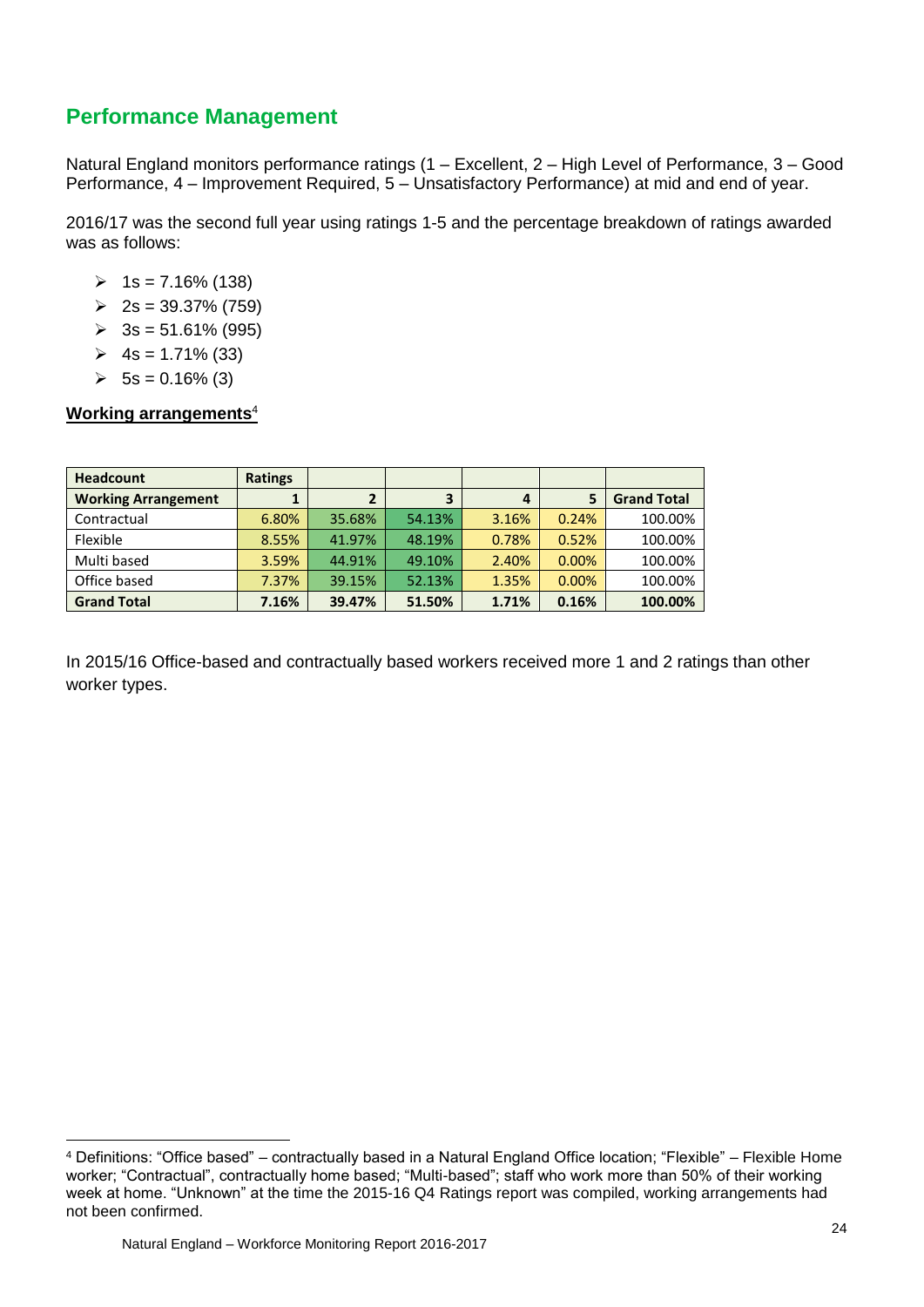

#### <span id="page-24-0"></span>**Full and Part Time staff**

| <b>Headcount</b>       | <b>Ratings</b> |                |        |       |          |                    |
|------------------------|----------------|----------------|--------|-------|----------|--------------------|
| <b>Working Pattern</b> |                | $\overline{2}$ | 3      | 4     |          | <b>Grand Total</b> |
| <b>Full Time</b>       | 6.89%          | 39.73%         | 51.40% | 1.77% | 0.20%    | 100.00%            |
| Part Time              | 7.99%          | 38.66%         | 51.84% | 1.51% | $0.00\%$ | 100.00%            |
| <b>Grand Total</b>     | 7.16%          | 39.47%         | 51.50% | 1.71% | 0.16%    | 100.00%            |



Natural England – Workforce Monitoring Report 2016-2017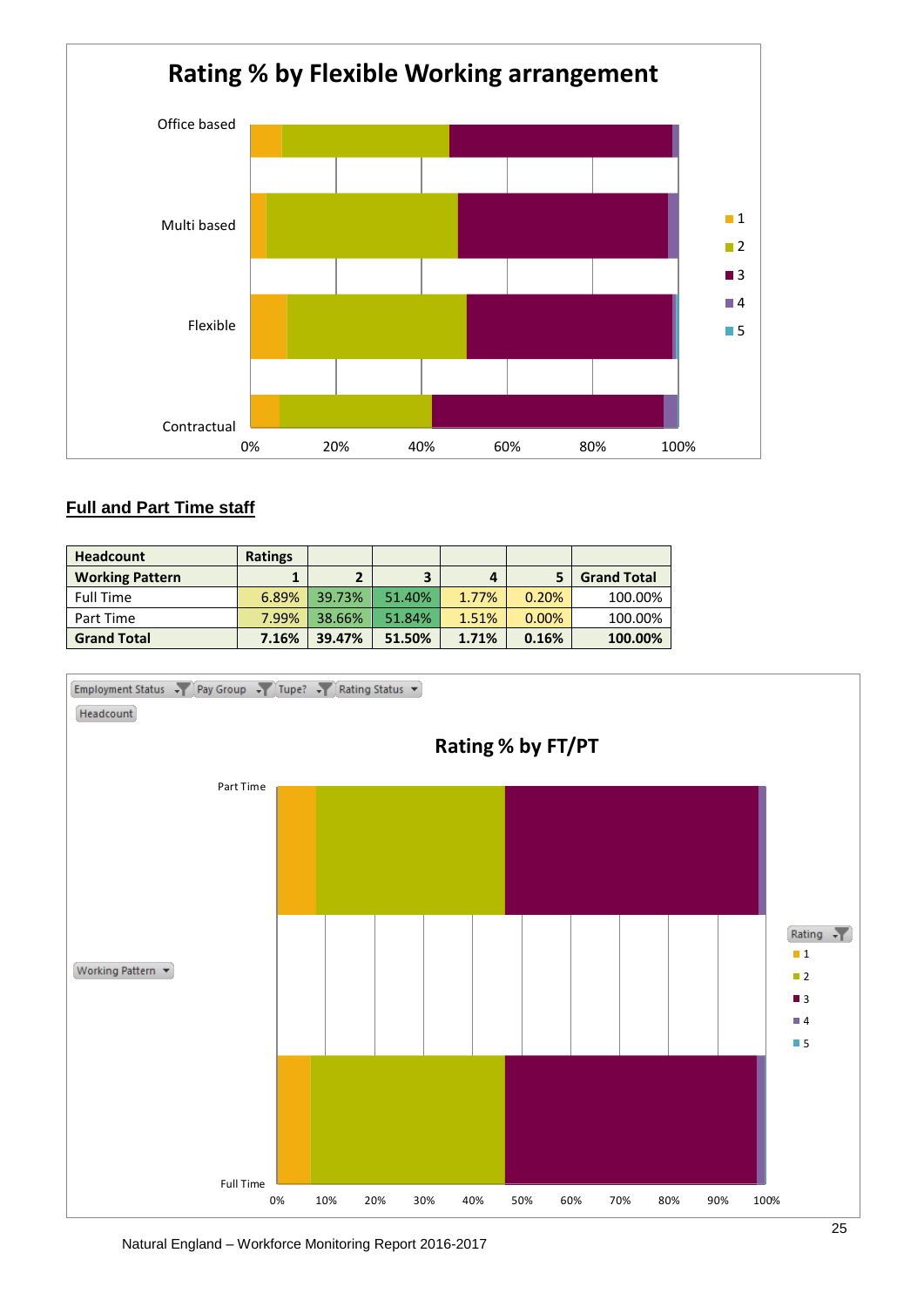Part Time employees receive a slightly higher proportion of 1s, and 3s, Full time employees receive a higher proportion of 4s and 5s.

#### <span id="page-25-0"></span>**Pay band**

| <b>Headcount</b>                               | <b>Ratings</b> |                |        |       |       |              |
|------------------------------------------------|----------------|----------------|--------|-------|-------|--------------|
|                                                |                |                |        |       |       | Grand        |
| <b>Pay Group Family</b>                        |                | $\overline{2}$ | 3      | 4     | 5     | <b>Total</b> |
| Adviser                                        | 6.51%          | 39.94%         | 52.07% | 1.18% | 0.30% | 100.00%      |
| Lead Adviser/Specialist/GC                     | 7.43%          | 39.03%         | 51.30% | 2.11% | 0.12% | 100.00%      |
| Manager/Principal Adviser/Principal Specialist | 7.69%          | 48.08%         | 41.67% | 2.56% | 0.00% | 100.00%      |
| Senior Adviser/Senior Specialist/Team Leader   | 8.23%          | 42.59%         | 48.15% | 1.03% | 0.00% | 100.00%      |
| Support Adviser                                | 2.84%          | 20.57%         | 73.76% | 2.13% | 0.71% | 100.00%      |
| <b>Grand Total</b>                             | 7.16%          | 39.47%         | 51.50% | 1.71% | 0.16% | 100.00%      |



Ratings trends in 2016/17 continue to show that Support Advisers receive fewer 1s and 2s than any other pay bands whilst those in the Manager level and above pay bands are more likely to receive higher ratings.

#### <span id="page-25-1"></span>**Gender**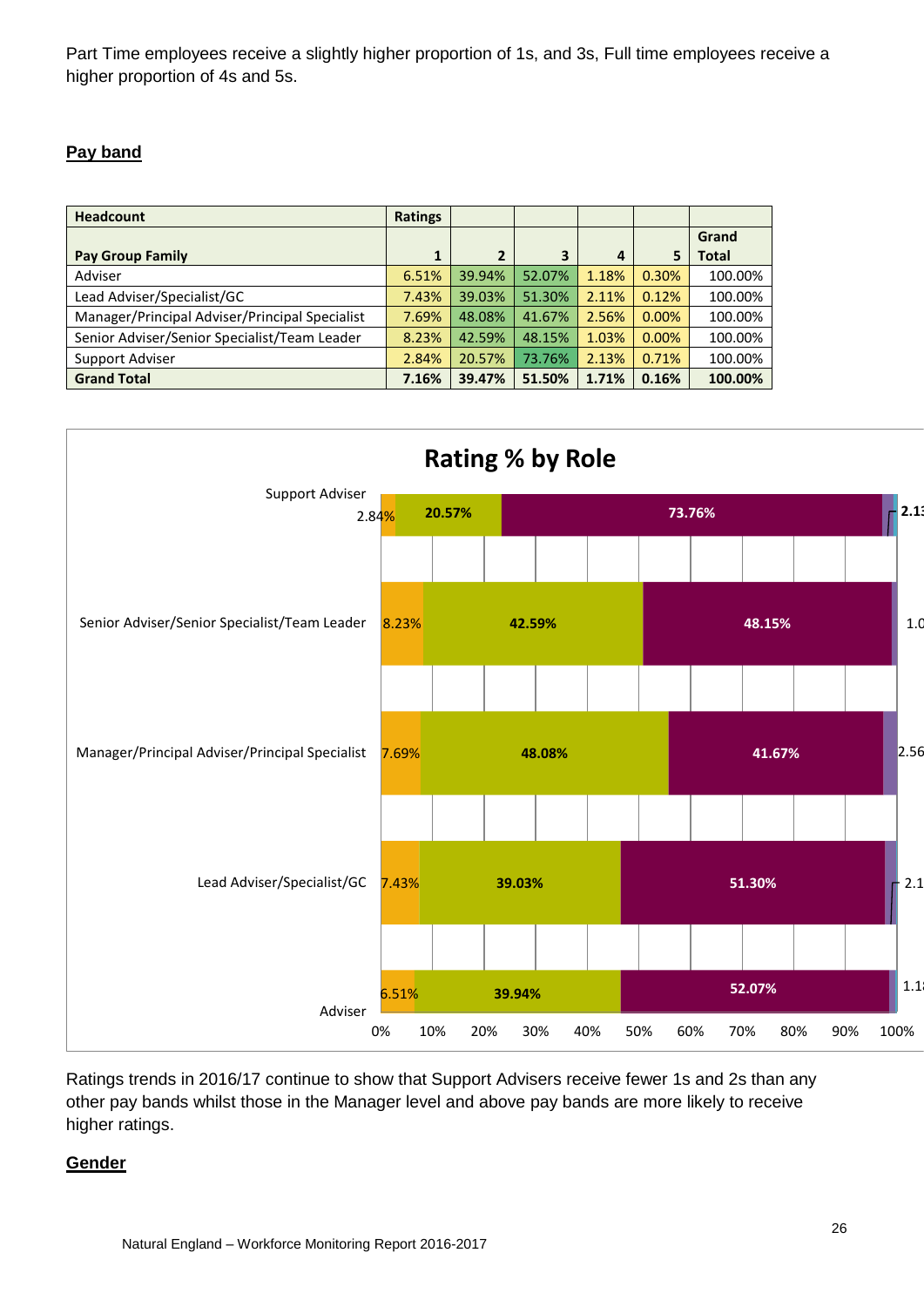Gender proportions in Natural England are Male 44.70%, Female 55.30%; 55% of men and 49% of Women have 3 ratings; 50% of women were rated 1 or 2 whilst 42 % of men were rated 1 or 2. Women continue to perform to a higher level than men.

| <b>Headcount</b>   | <b>Ratings</b> |        |        |       |       |         |
|--------------------|----------------|--------|--------|-------|-------|---------|
|                    |                |        |        |       |       | Grand   |
| <b>Gender</b>      | 1              | 2      | 3      | 4     |       | Total   |
| Female             | 8.22%          | 41.64% | 49.11% | 0.84% | 0.19% | 100.00% |
| Male               | 5.83%          | 36.76% | 54.49% | 2.80% | 0.12% | 100.00% |
| <b>Grand Total</b> | 7.16%          | 39.47% | 51.50% | 1.71% | 0.16% | 100.00% |



#### <span id="page-26-0"></span>**Disability**

We have no data for over 34% of our people. Ratings 1, and 2 are higher for the group who have declared they do not have a disability.

| <b>Headcount</b>   | <b>Ratings</b> |                |        |       |       |              |
|--------------------|----------------|----------------|--------|-------|-------|--------------|
|                    |                |                |        |       |       | Grand        |
| <b>Disability</b>  | 1              | $\overline{2}$ | 3      | 4     | 5     | <b>Total</b> |
| No                 | 7.64%          | 42.40%         | 48.23% | 1.65% | 0.08% | 100.00%      |
| Prefer not to say  | 25.00%         | 25.00%         | 50.00% | 0.00% | 0.00% | 100.00%      |
| Unknown            | 5.96%          | 34.45%         | 58.10% | 1.30% | 0.19% | 100.00%      |
| Yes                | 6.78%          | 31.36%         | 56.78% | 4.24% | 0.85% | 100.00%      |
| <b>Grand Total</b> | 7.16%          | 39.47%         | 51.50% | 1.71% | 0.16% | 100.00%      |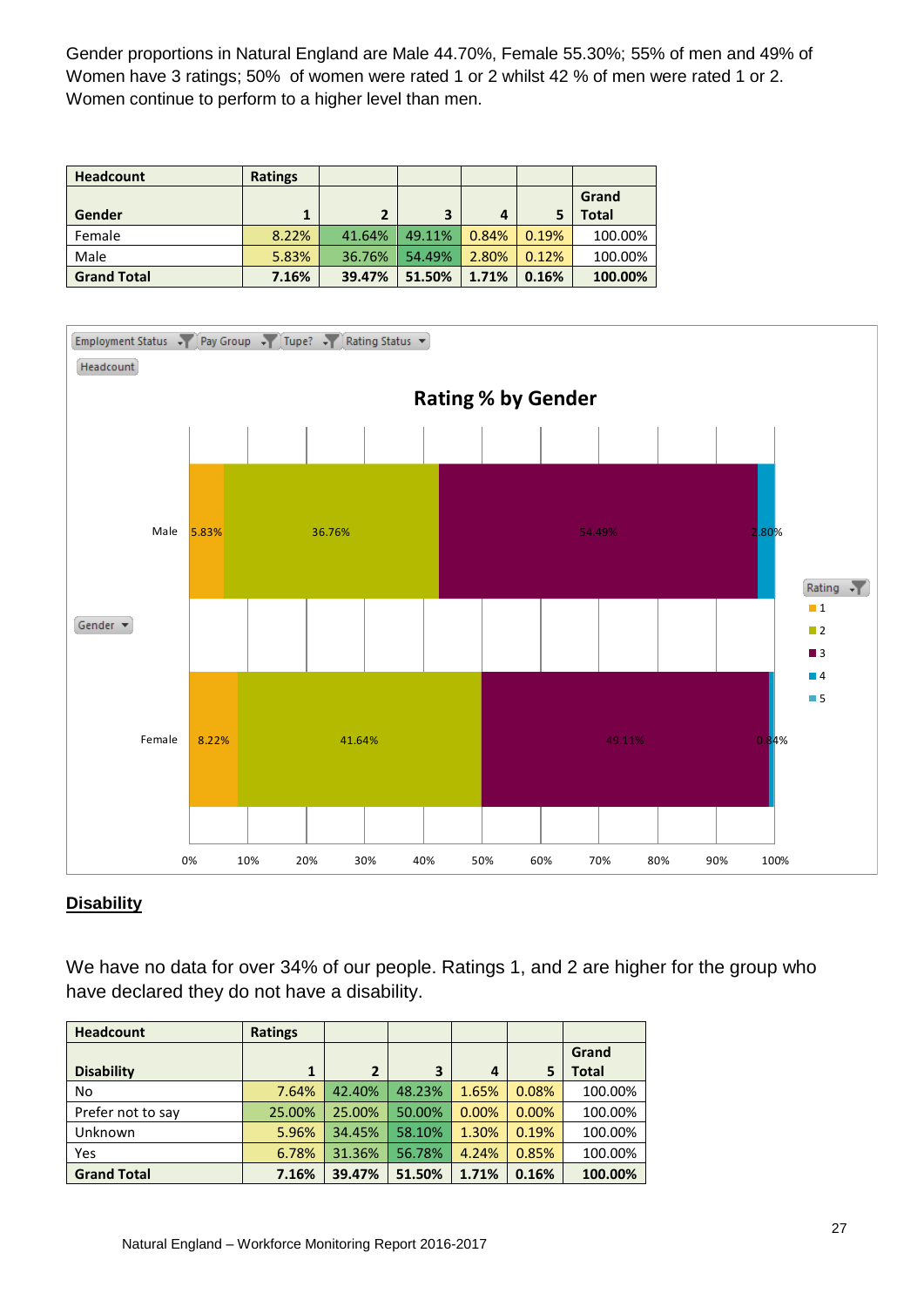

38.4% of people with a declared disability achieved a final rating of 1 or 2 in 2016-17; similar to 2014/15 but much lower than in the previous three years (54.5% in 2013/14, 47% for 2012/13; 53% 2011/12).

#### <span id="page-27-0"></span>**Ethnicity**

|                    | 1      |        | 3      | 4      | 5     | <b>Grand Total</b> |
|--------------------|--------|--------|--------|--------|-------|--------------------|
| <b>BAME</b>        | 2.78%  | 52.78% | 44.44% | 0.00%  | 0.00% | 100.00%            |
| Prefer not to say  | 25.00% | 25.00% | 25.00% | 25.00% | 0.00% | 100.00%            |
| Unknown            | 6.54%  | 35.73% | 56.43% | 1.09%  | 0.22% | 100.00%            |
| White              | 7.42%  | 40.38% | 50.17% | 1.89%  | 0.14% | 100.00%            |
| <b>Grand Total</b> | 7.16%  | 39.47% | 51.50% | 1.71%  | 0.16% | 100.00%            |

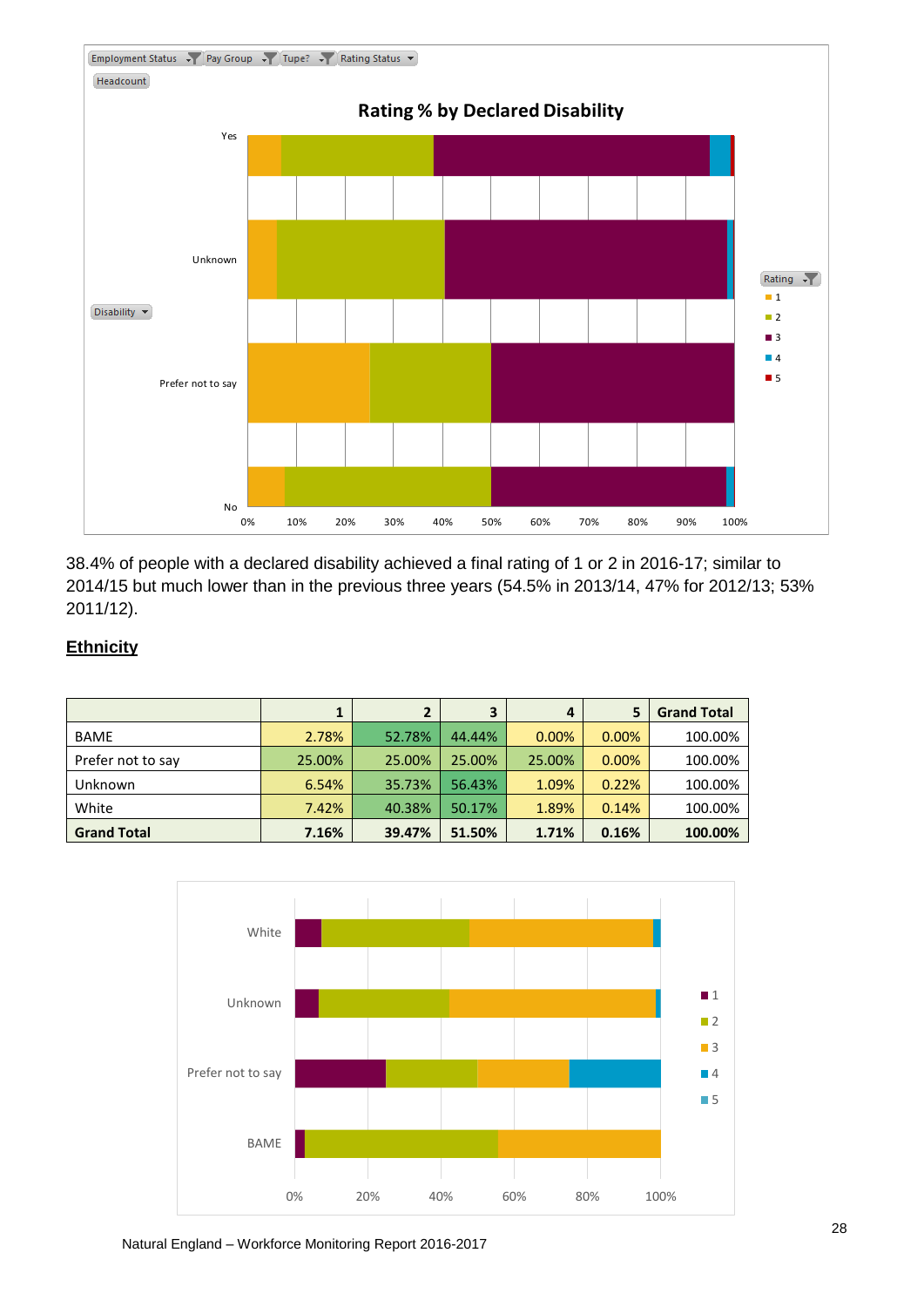With just 1.8% of the organisation recorded against ethnic categories we cannot do any meaningful analysis or comparison to previous years.

#### <span id="page-28-0"></span>**Age-band**

| <b>Headcount</b>   | <b>Ratings</b> |                |        |       |       |              |
|--------------------|----------------|----------------|--------|-------|-------|--------------|
|                    |                |                |        |       |       | Grand        |
| Age                | 1              | $\overline{2}$ | 3      | 4     | 5     | <b>Total</b> |
| $20 - 29$          | 8.51%          | 29.79%         | 61.70% | 0.00% | 0.00% | 100.00%      |
| 30-39              | 7.16%          | 40.78%         | 51.41% | 0.65% | 0.00% | 100.00%      |
| 40-49              | 8.68%          | 41.92%         | 47.60% | 1.80% | 0.00% | 100.00%      |
| 50-59              | 6.42%          | 39.41%         | 51.74% | 2.26% | 0.17% | 100.00%      |
| $60+$              | 1.55%          | 29.46%         | 63.57% | 3.88% | 1.55% | 100.00%      |
| <b>Grand Total</b> | 7.16%          | 39.47%         | 51.50% | 1.71% | 0.16% | 100.00%      |



Age: Most of our staff are over 30 and under 55, within this cohort the ratings are fairly evenly spread. Staff in the youngest and oldest age spans received fewest 1s and 2s.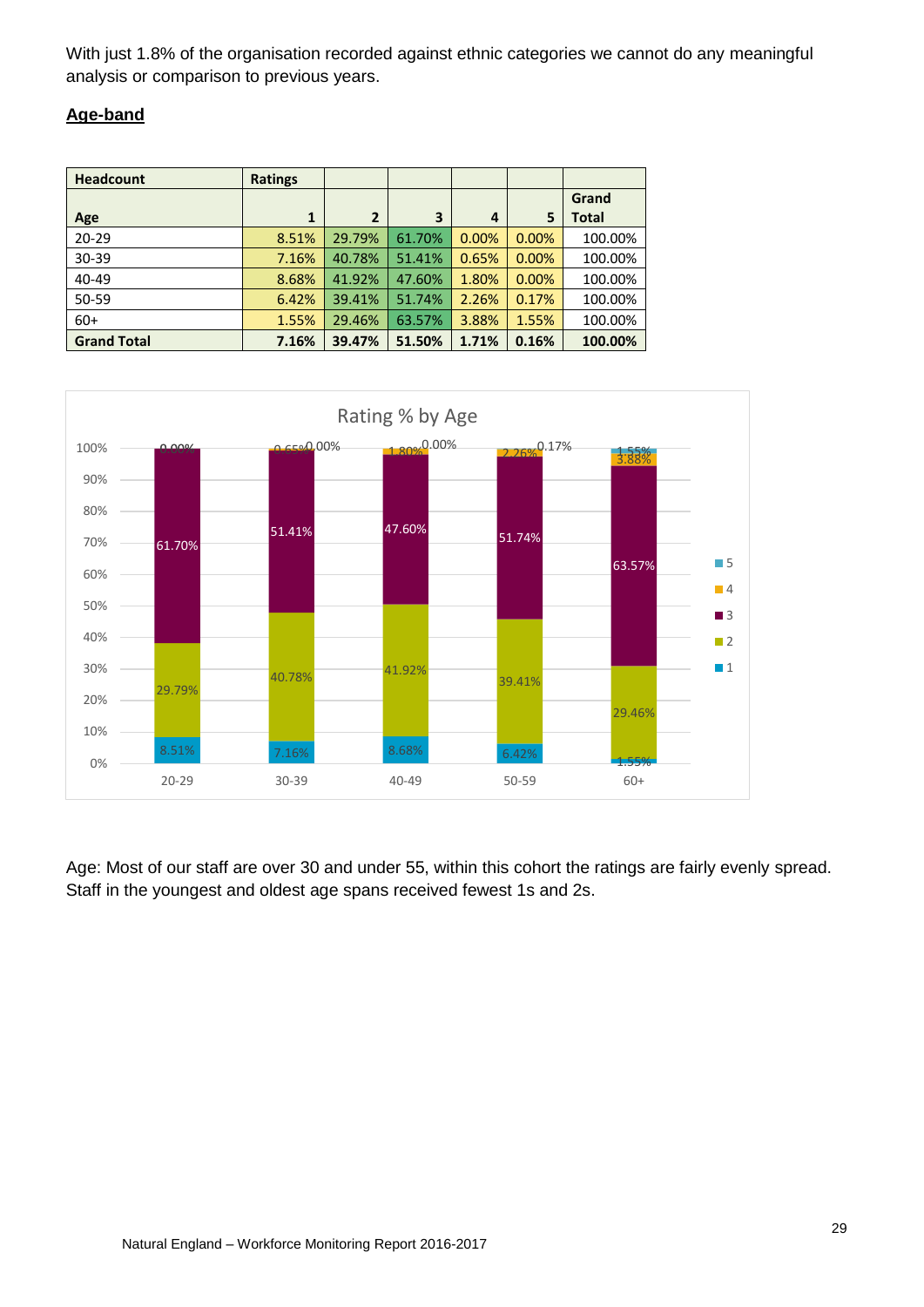# <span id="page-29-0"></span>**Training**

#### <span id="page-29-1"></span>**Take up of training opportunities**

Participation in development opportunities is relatively similar for gender, age, sexual orientation and religion/belief. However, people with declared disabilities and BAME staff show a lower up-take of faceto-face training than the overall population of Natural England. In contrast to 2014-15 and consistent with 2015-16, part-time staff now participate in slightly more face-to-face learning opportunities. The uptake of E-learning is not similarly diminished for these groups and Natural England has introduced a range of different learning methods to enable different groups to access more training opportunities.

#### <span id="page-29-2"></span>**Training by Work-Pattern**



Percentage of group recording development activity (%)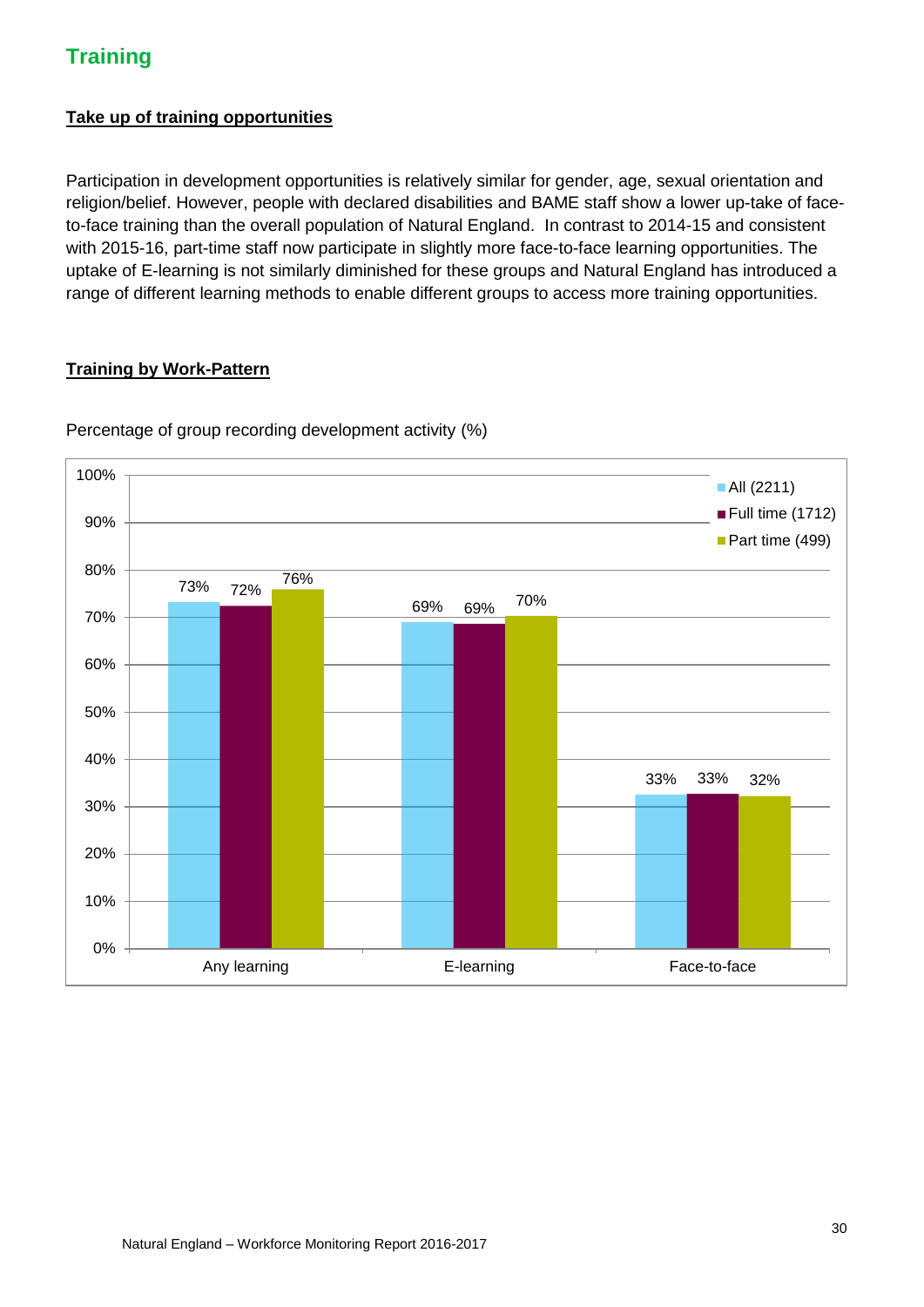#### <span id="page-30-0"></span>**Training by Gender**

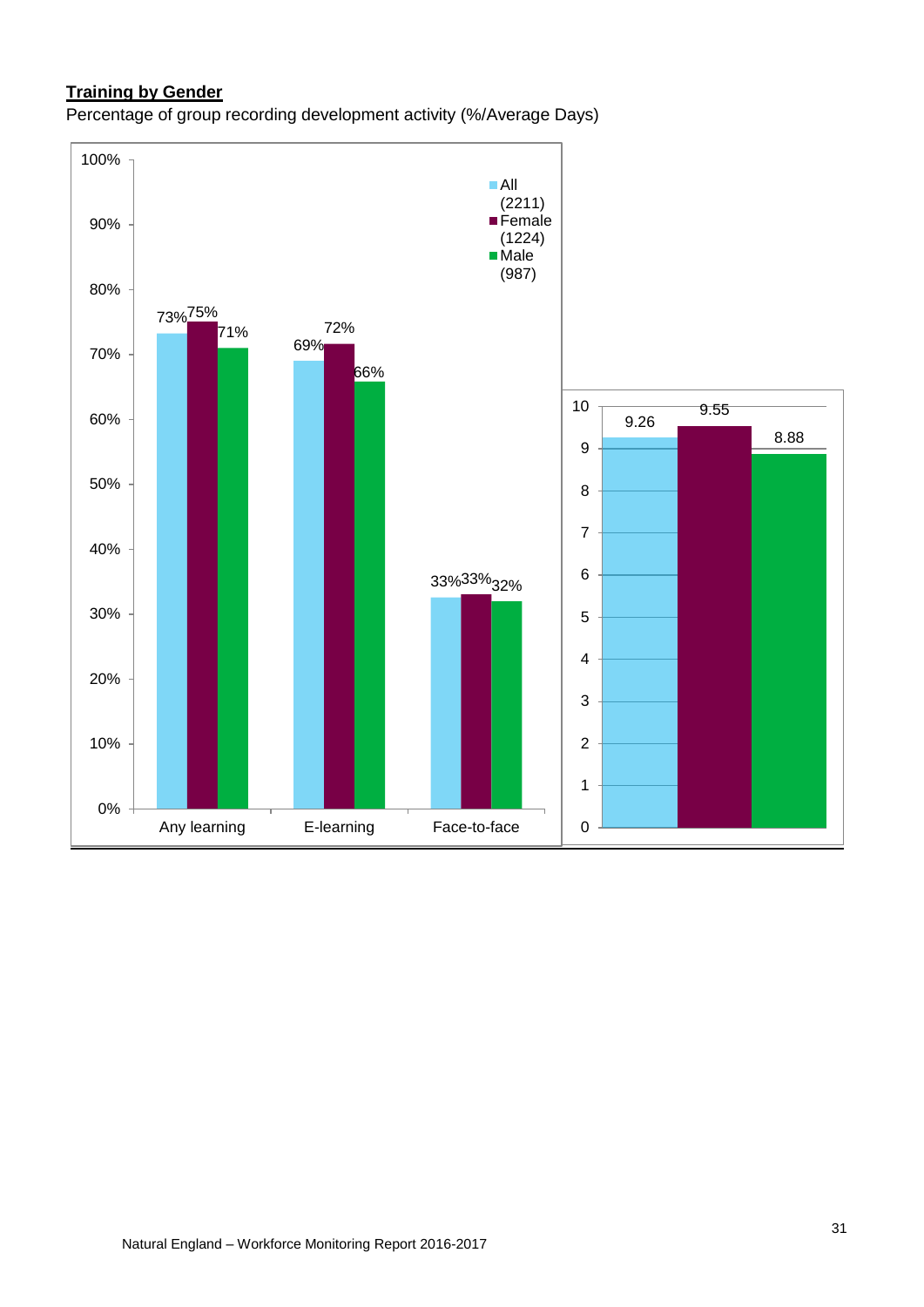#### <span id="page-31-0"></span>**Training by Belief**

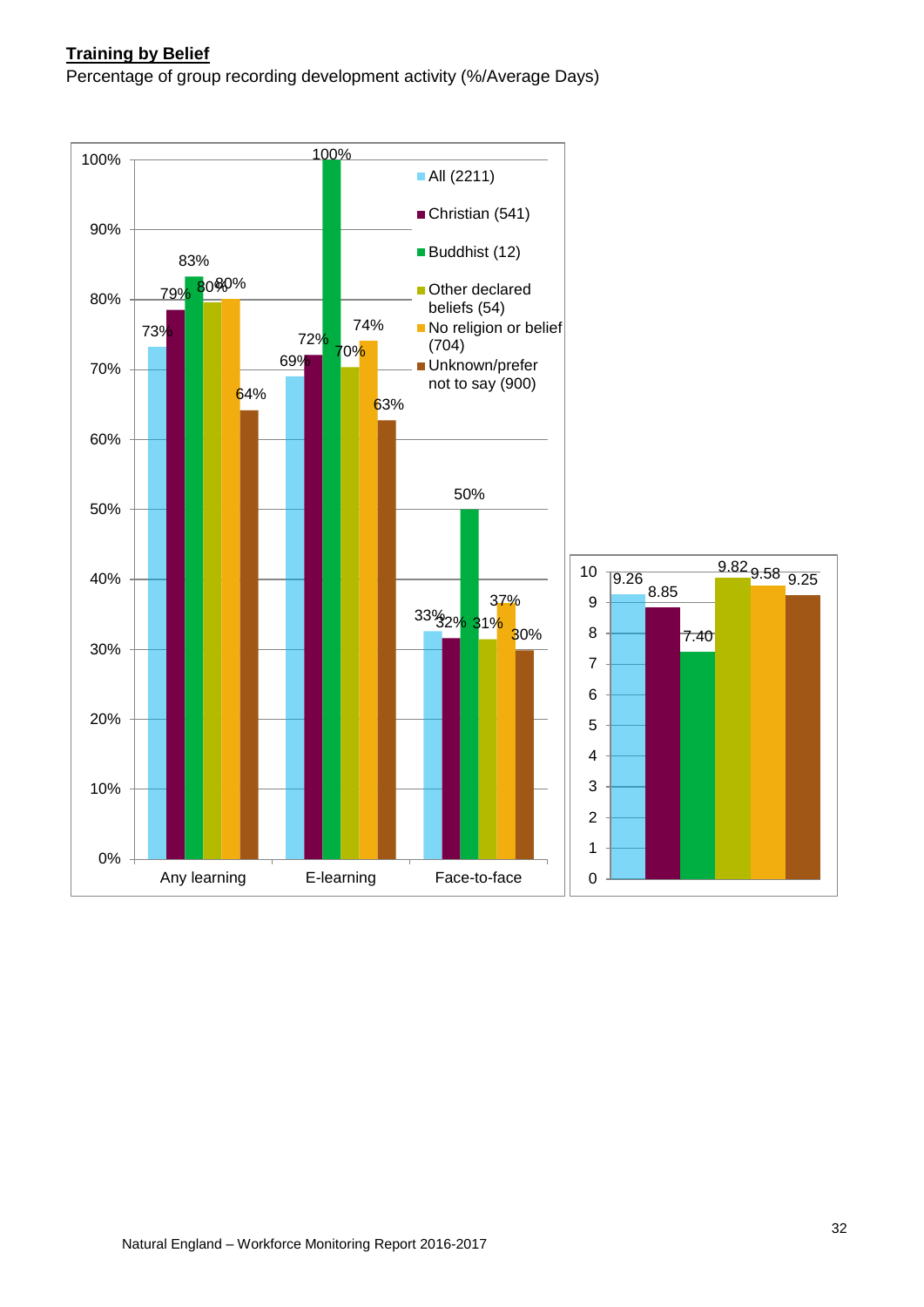#### <span id="page-32-0"></span>**Training by Disability**



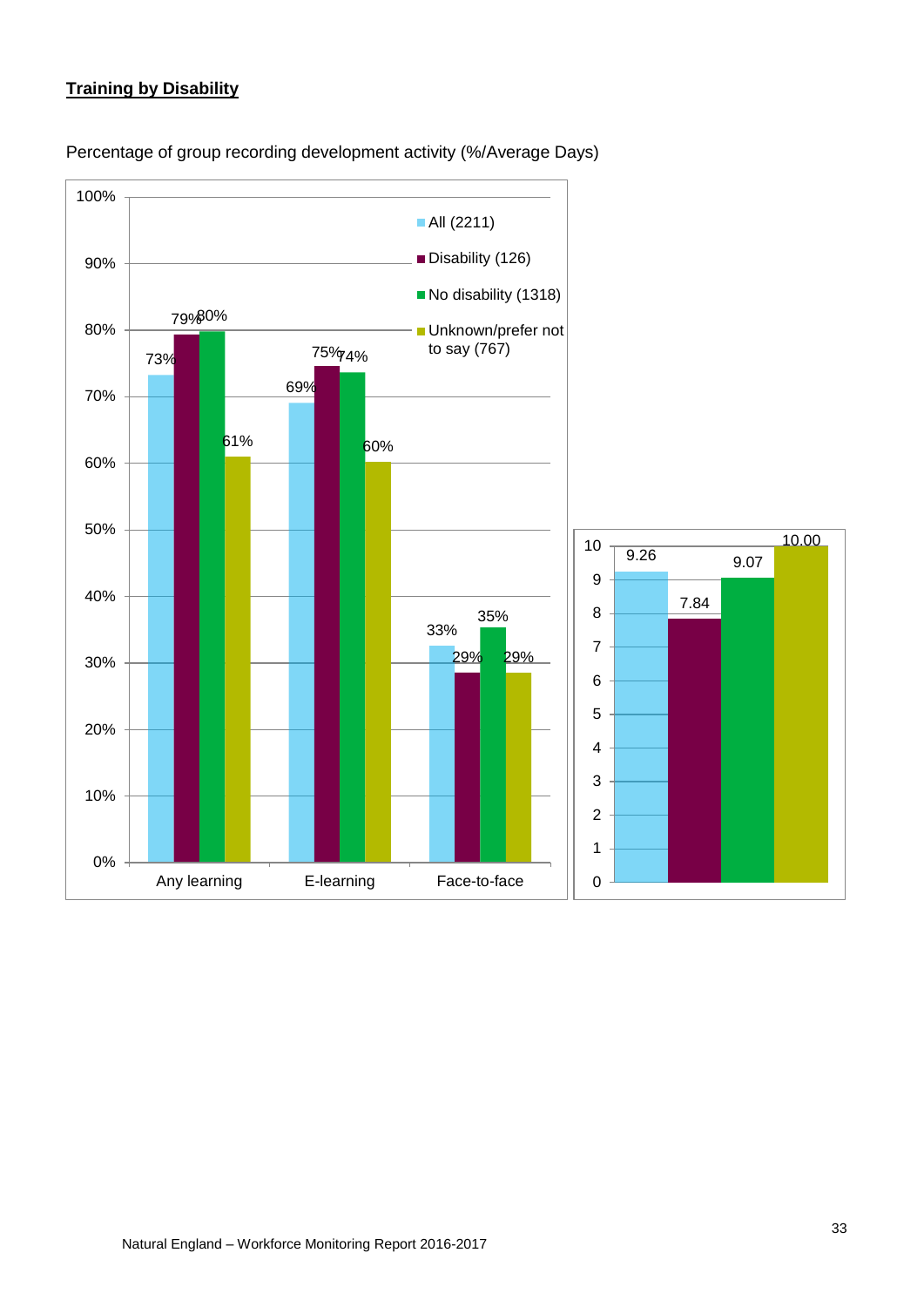#### <span id="page-33-0"></span>**Training by Age Group**

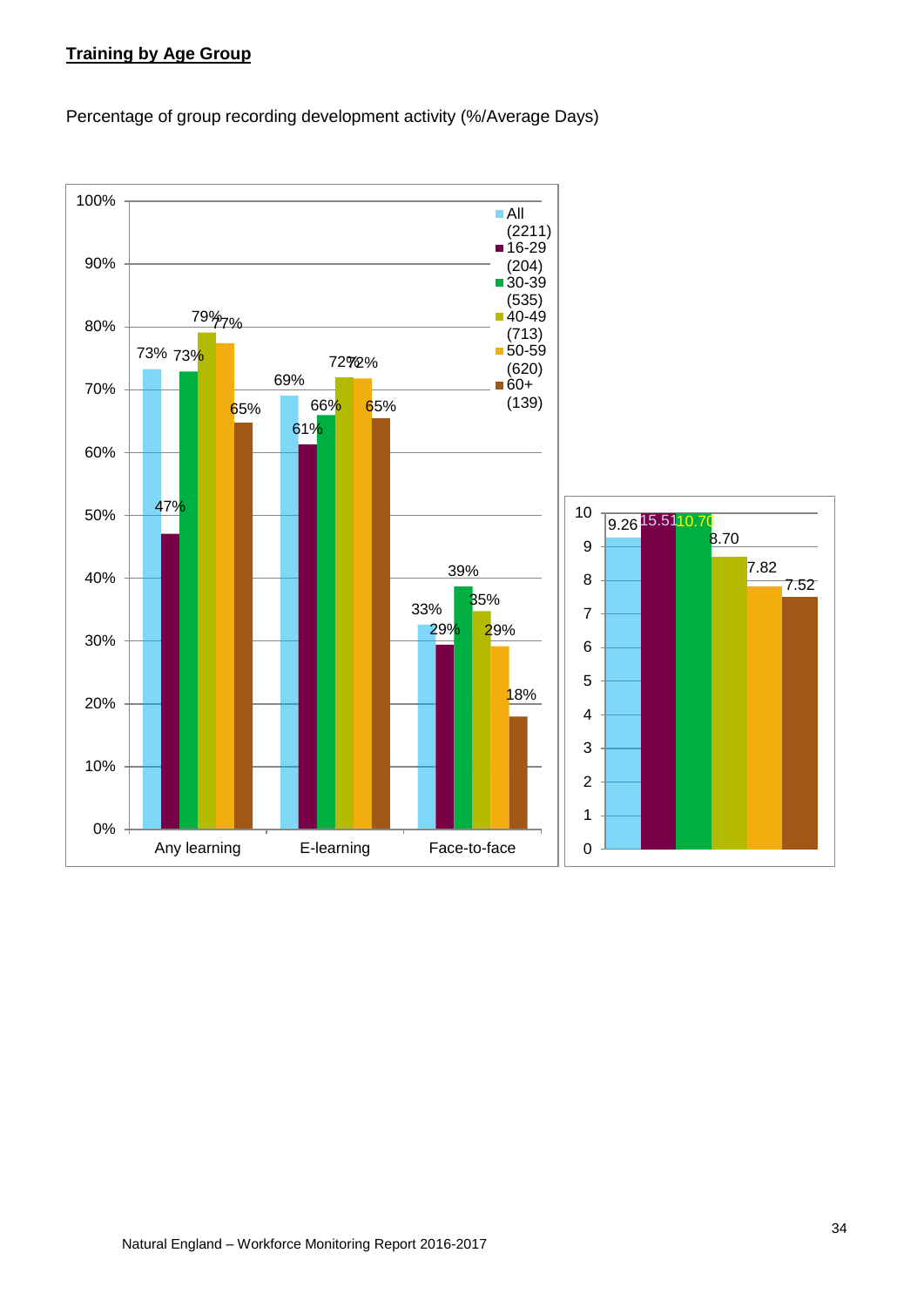#### <span id="page-34-0"></span>**Training by Ethnicity**

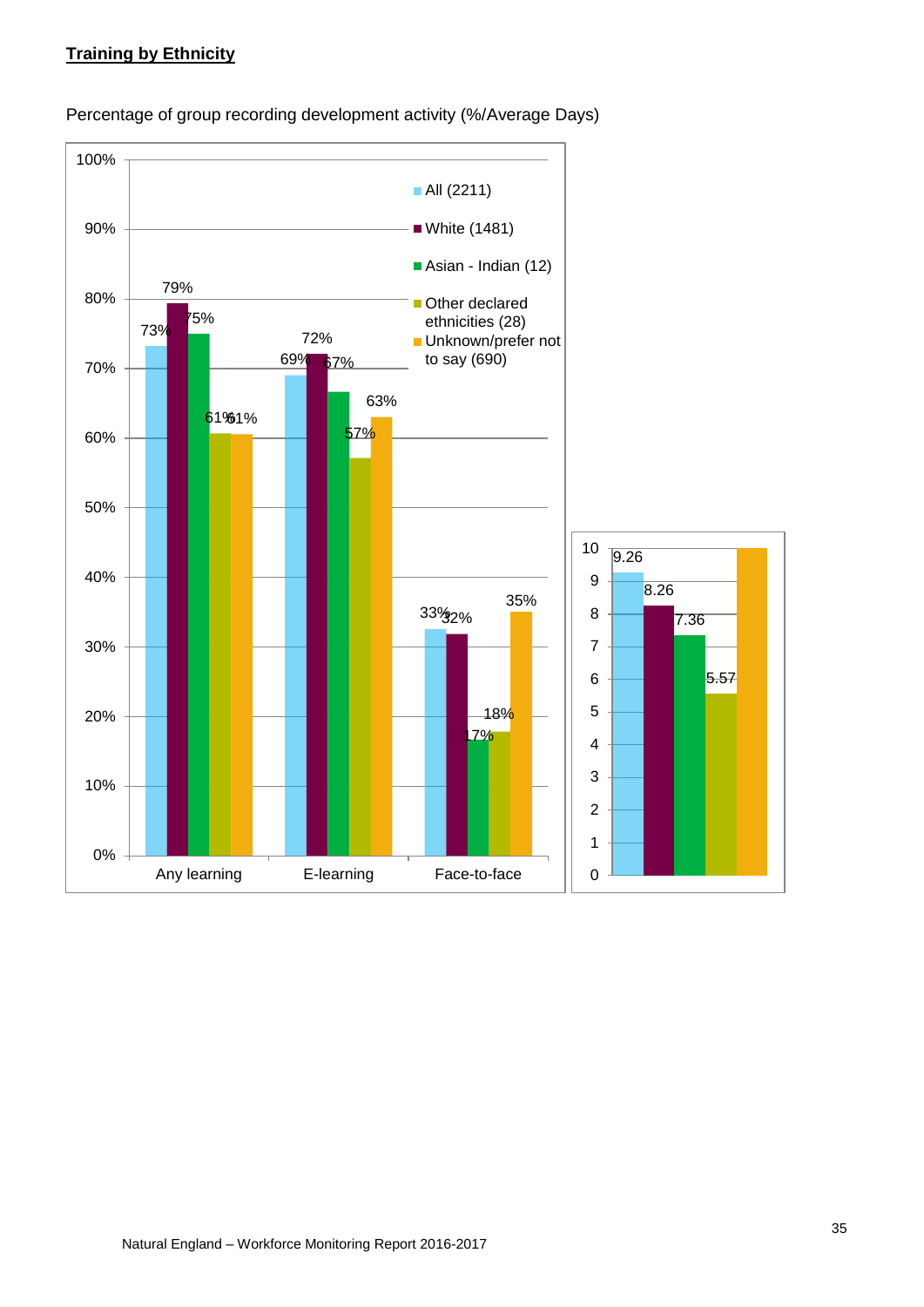#### <span id="page-35-0"></span>**Training by Sexual Orientation**

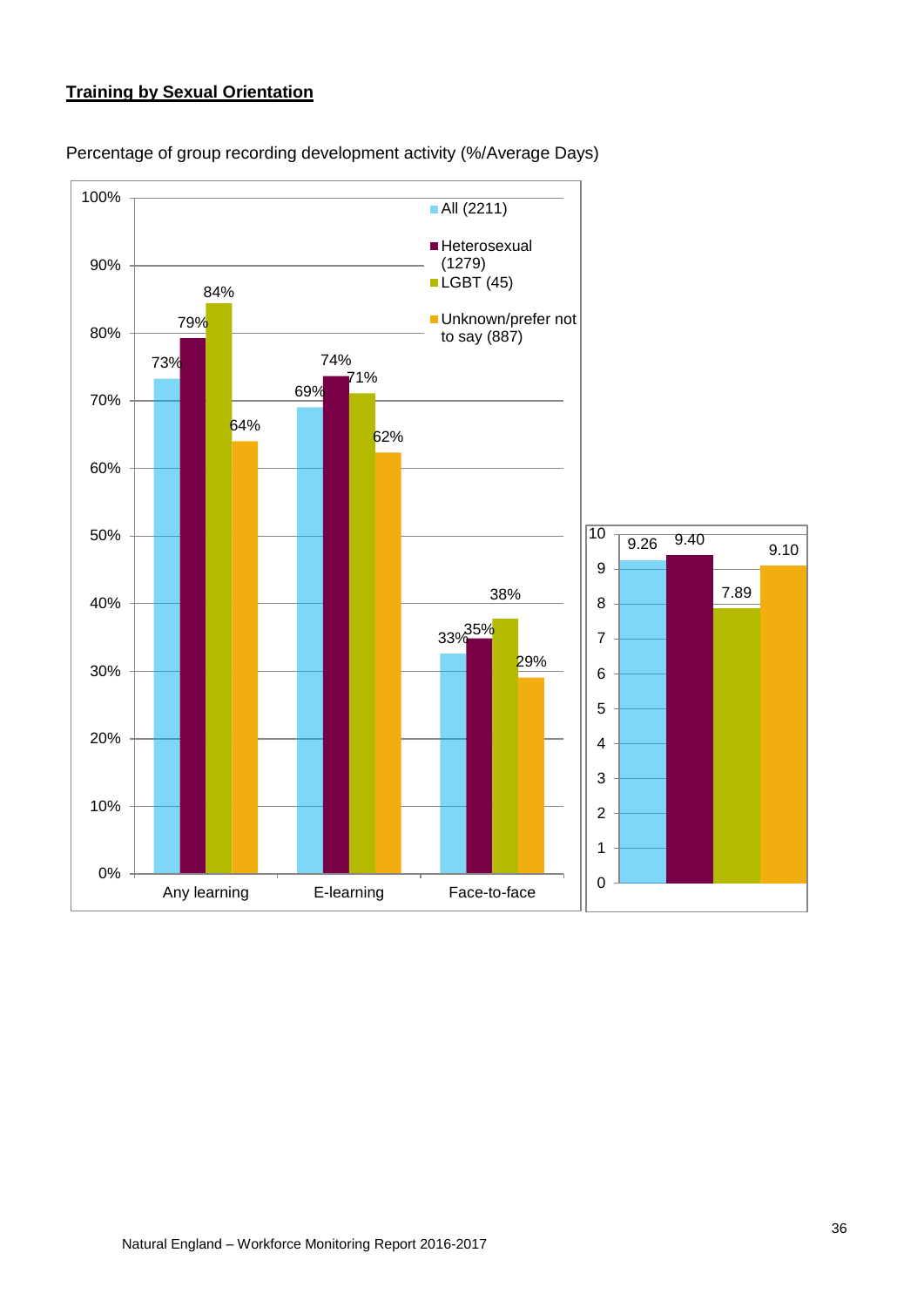# <span id="page-36-0"></span>**Disciplinary and Grievances**

One grievance was raised during 2016/17, relating to a protected characteristic, the case is ongoing.

# <span id="page-36-1"></span>**Staff Survey Results**

There was a short Staff Survey during the reporting period.

# <span id="page-36-2"></span>**Maternity Return Rates**

To provide information on maternity return rates we tracked the 42 females who were on maternity leave on the 31<sup>st</sup> March 2016.

By March 31<sup>st</sup> 2017

- 35 had returned to work
- 2 had commenced a further period of maternity leave
- 1 moved on to a Career Break
- 2 left under the Voluntary Early Severance Scheme
- 1 individual had resigned
- 1 left at the end of their Short Term Appointment.
- Most but not all had returned on reduced hours
- 1 who had previously been an FTA was appointed to a permanent role via recruitment.

#### <span id="page-36-3"></span>**Customer Data – those affected by our services**

No customer survey was conducted for the 2016-17 period.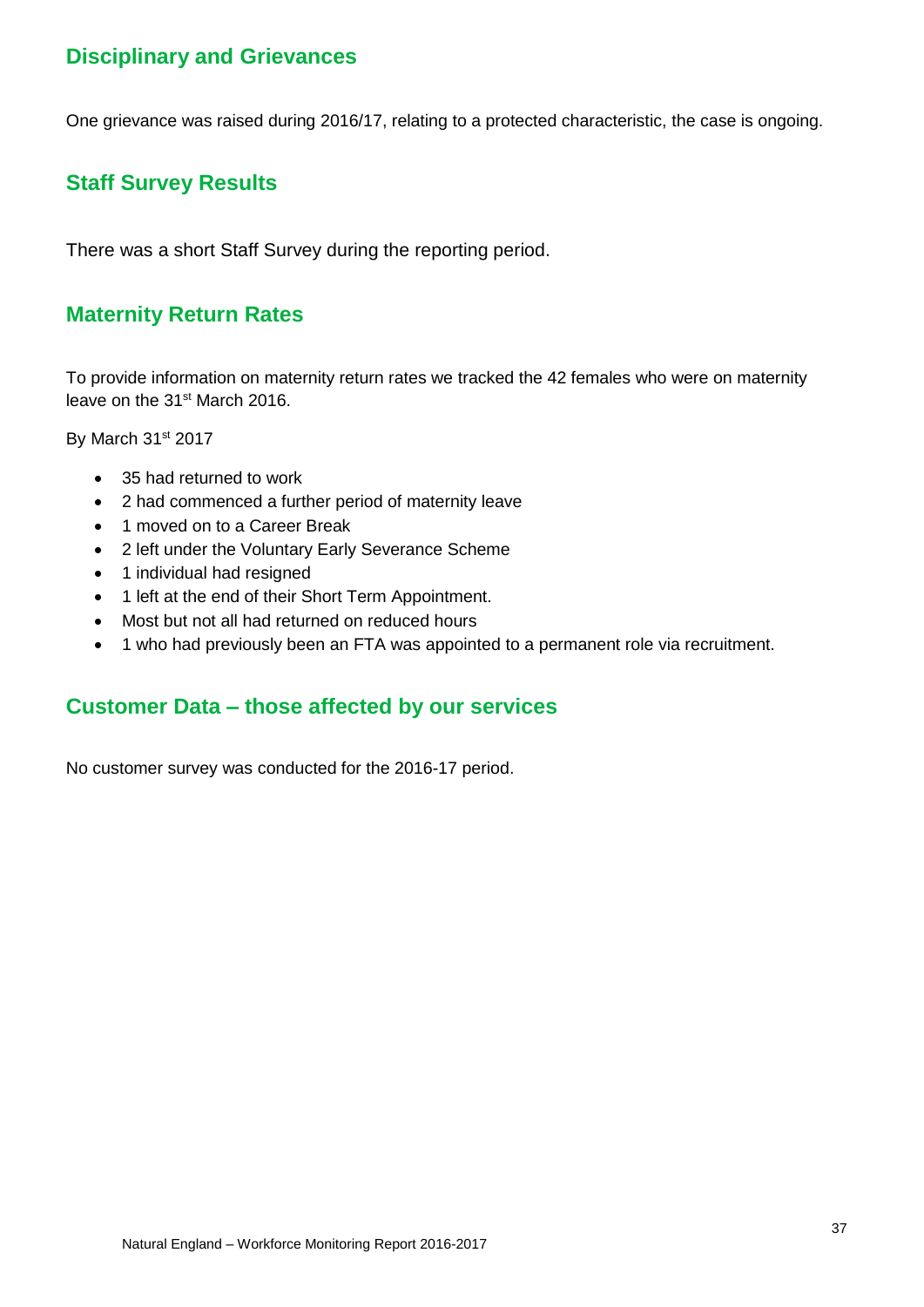# <span id="page-37-0"></span>**Diversity and Equality Work 2017 to 2020:**

Natural England has adopted the cross Defra group Equality, Diversity and Inclusion (EDI) Strategy which was launched in January 2017 and covers the period 2017 to 2020 – the strategy shapes the way we will become a great place to work and deliver our aspirations to be an organisation with diverse, open and inclusive culture (Defra Strategy, Objective 7, point 1). This Strategy is for all Defra group employees, at all levels, wherever they work and whatever they do. It is focussed on four themes, Respect, Include, Support and Engage. These themes are drawn from our various people policies and which we believe are fundamental to creating an equal, diverse and inclusive workforce fundamental building blocks for creating an equal, diverse and inclusive workforce and are at the heart of why we are doing this.

The joint priorities identified for 2016 were:

Promoting inclusive behaviour by leaders, managers and individuals

Tackling discrimination, bullying and harassment

Improving declaration rates

Tackling unconscious bias in people decisions

Promoting inclusive behaviour by leaders, managers and individuals

Tackling discrimination, bullying and harassment

Tackling unconscious bias in people decisions

Improving the process and delivery of reasonable adjustments

Ensuring our policies, processes, projects, programmes, services which have an impact on people (colleagues or customers) have an Equality Analysis completed

Improving the methods, policies, processes supporting recruitment, selection and attraction to ensure they are effective in attracting a diverse workforce from protected characteristic and underrepresented groups

Improving career support for high potential people from protected characteristics groups

These are now subsumed into the strategy under four themes:

**Respect** – we respect others

**Include** - we use our data to drive workplace (business) improvements

**Support** - we ensure everyone is supported in the workplace to achieve their full potential

**Engage** – we engage with others

#### **Natural England's priorities for 2017 to 2018**

- 1. To maintain progress with women taking up senior level roles
- 2. Implement a three year action plan for disability under which Natural England will:
- $\rightarrow$  Achieve Disability Confident level 3